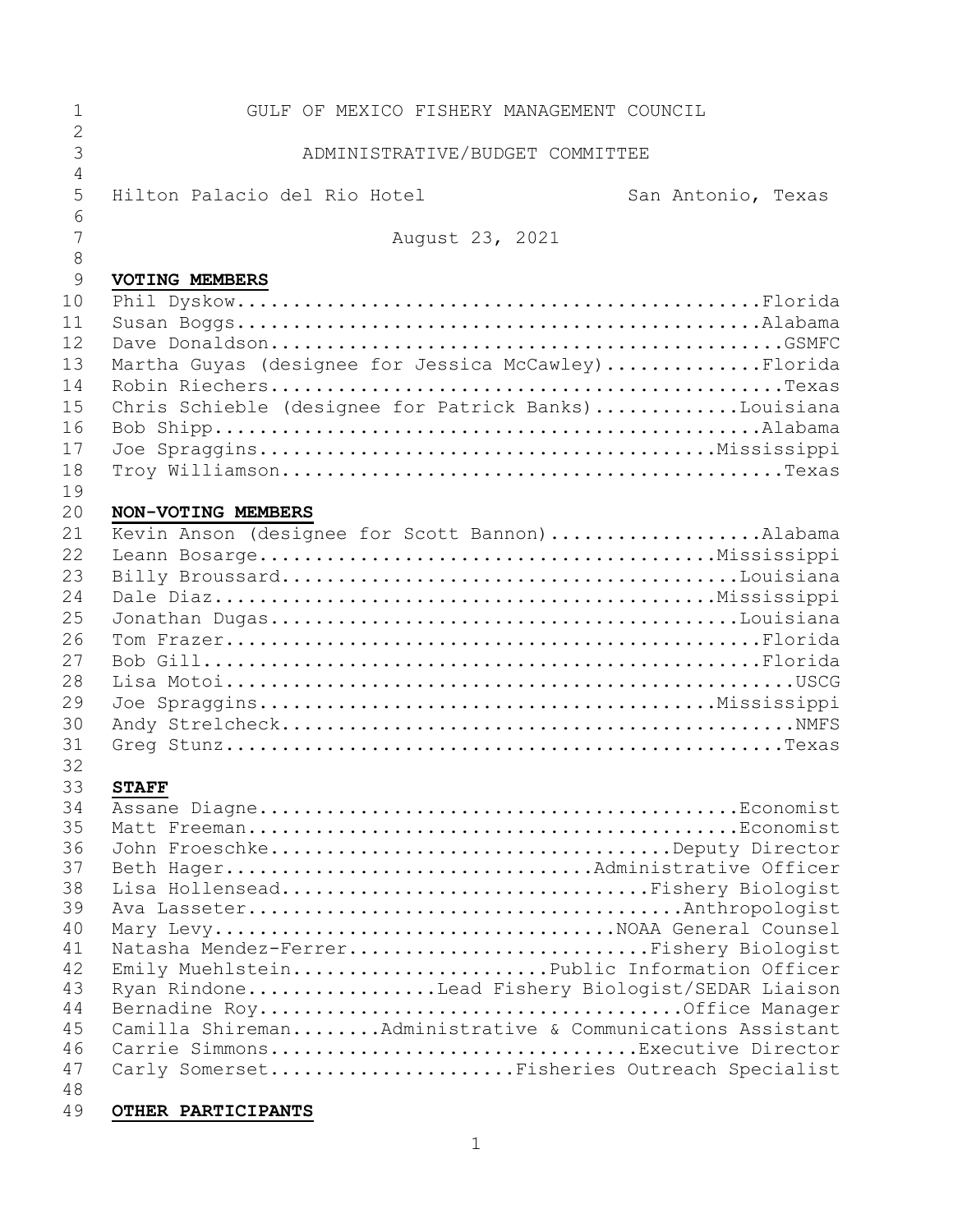| $\overline{4}$                |  |
|-------------------------------|--|
| $\mathbf{r}$ and $\mathbf{r}$ |  |

 $\frac{5}{6}$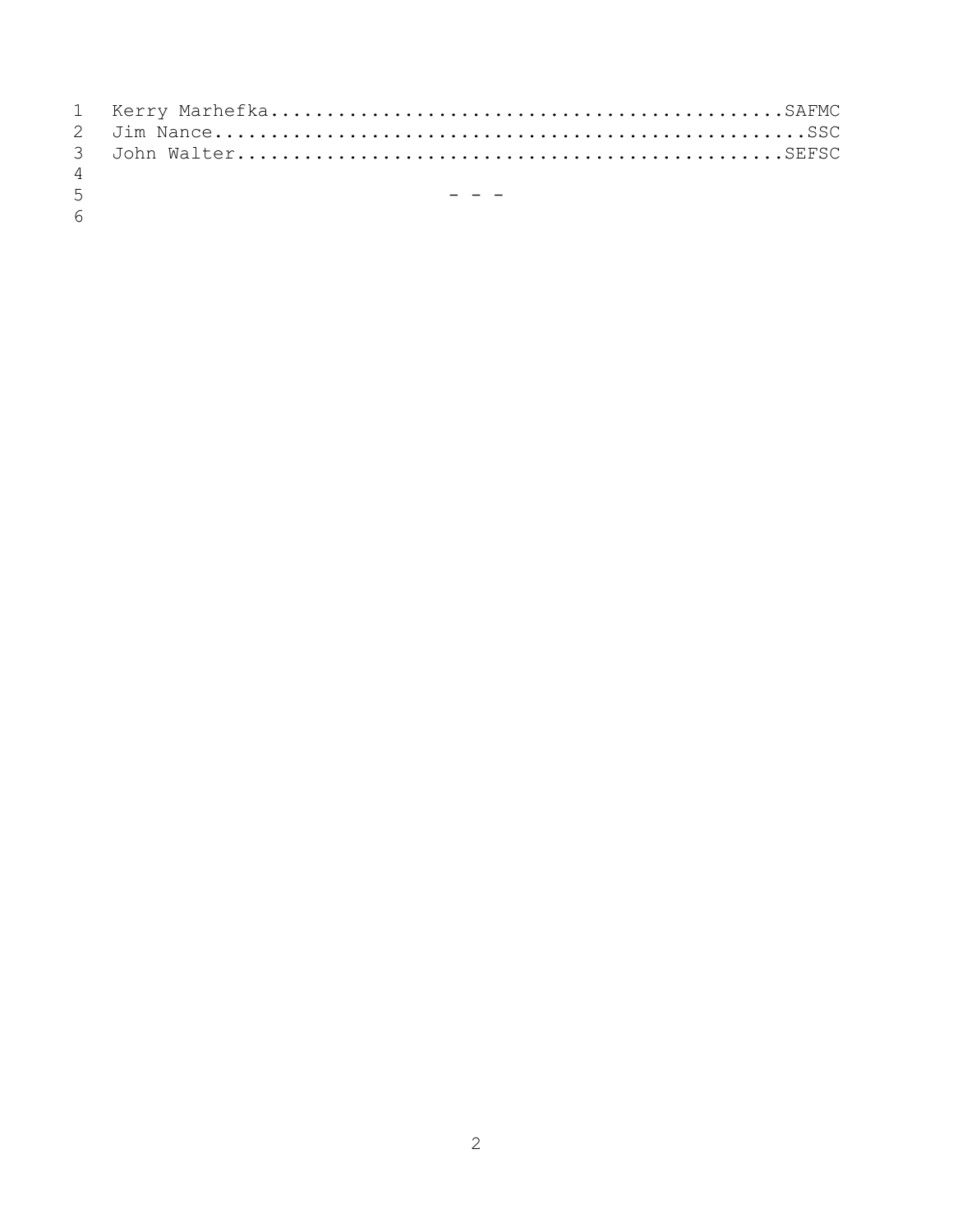| TABLE OF CONTENTS                                               |
|-----------------------------------------------------------------|
|                                                                 |
|                                                                 |
|                                                                 |
|                                                                 |
|                                                                 |
| Adoption of Agenda and Approval of Minutes and Action Guide and |
|                                                                 |
|                                                                 |
| Modification of Statement of Organization Practices and         |
|                                                                 |
|                                                                 |
| Discussion of the SSC's Best Practices and Voting Procedures20  |
|                                                                 |
| Presentation of the 2019-2020 Audit Report31                    |
|                                                                 |
|                                                                 |
|                                                                 |
|                                                                 |
|                                                                 |
|                                                                 |
|                                                                 |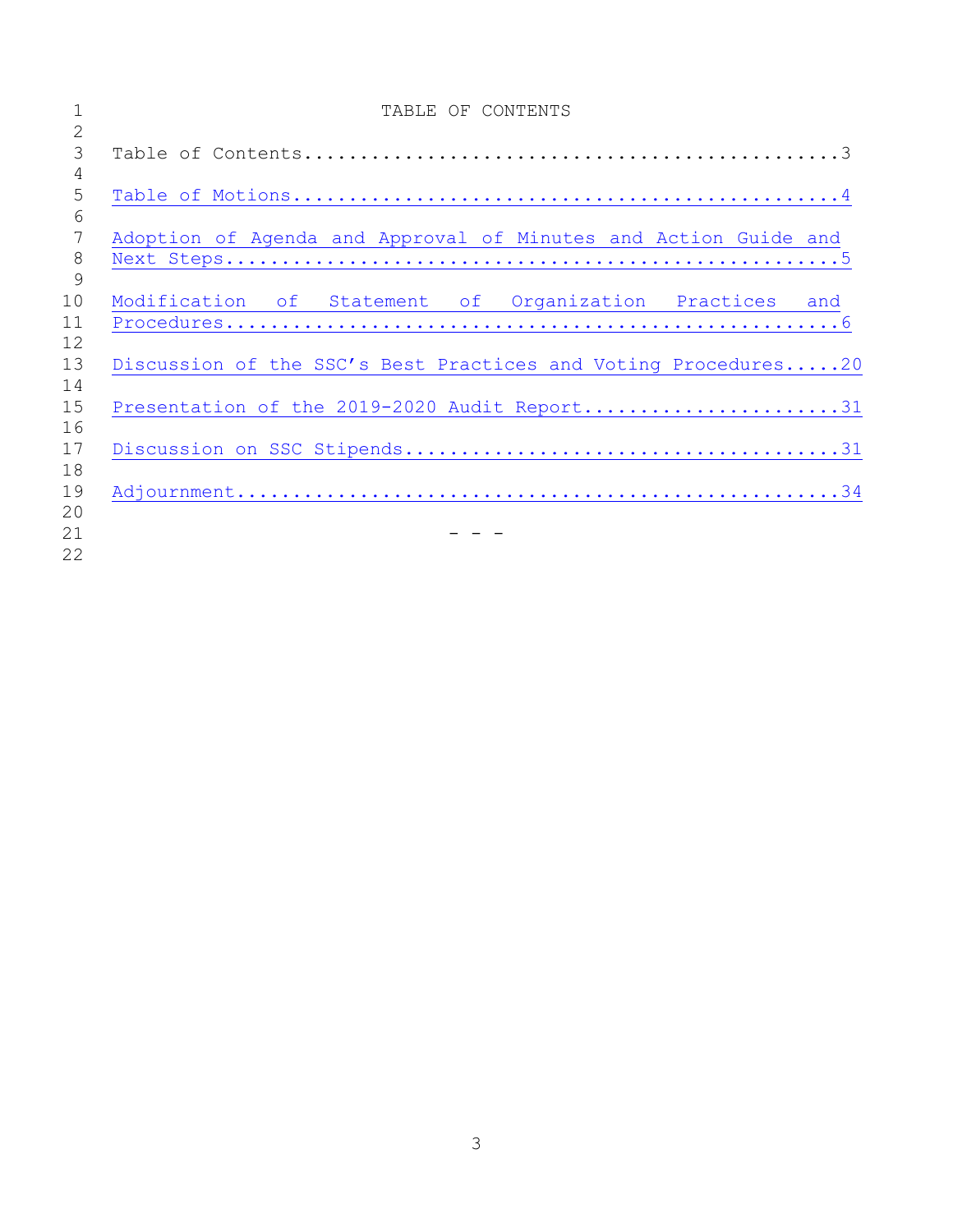## <span id="page-3-0"></span>1 TABLE OF MOTIONS

 [PAGE](#page-9-0) 10: Motion to revise the Statement of Organization Practices and Procedures (SOPPs) language to read as follows: The Council has established a Standing SSC and Special SSCs for individual fishery management plans or areas of expertise to provide expert scientific and technical advice to the Council. The SSC shall review and comment on the scientific adequacy of such statistical, biological, economic, social, and other scientific information as is relevant to the Council's development and amendment of any fishery management plan. During the appointment process of the Standing SSC, the Council shall appoint no more than 17 individuals which will include 8 stock assessment or quantitative biologists/ecologists. The remaining appointees shall include at least 2 economists and at least 2 anthropologists/sociologists, and 5 other scientists. Each member will have demonstrable expertise in one of the above categories. Each Special SSC will be comprised of no more than 3 members, and none of those three shall be a member of the Standing SSC or another Special SSC. When a Special SSC meets with the Standing SSC, members of the combined committees will vote as a whole committee. Council members or their designees may not simultaneously serve on the Council and an SSC. [The](#page-13-0) motion [carried](#page-13-0) on page 14. [PAGE](#page-32-0) 33: Motion to increase the SSC stipend from \$300/day to \$325/day. The motion [carried](#page-33-1) on page 34. 

- - -
-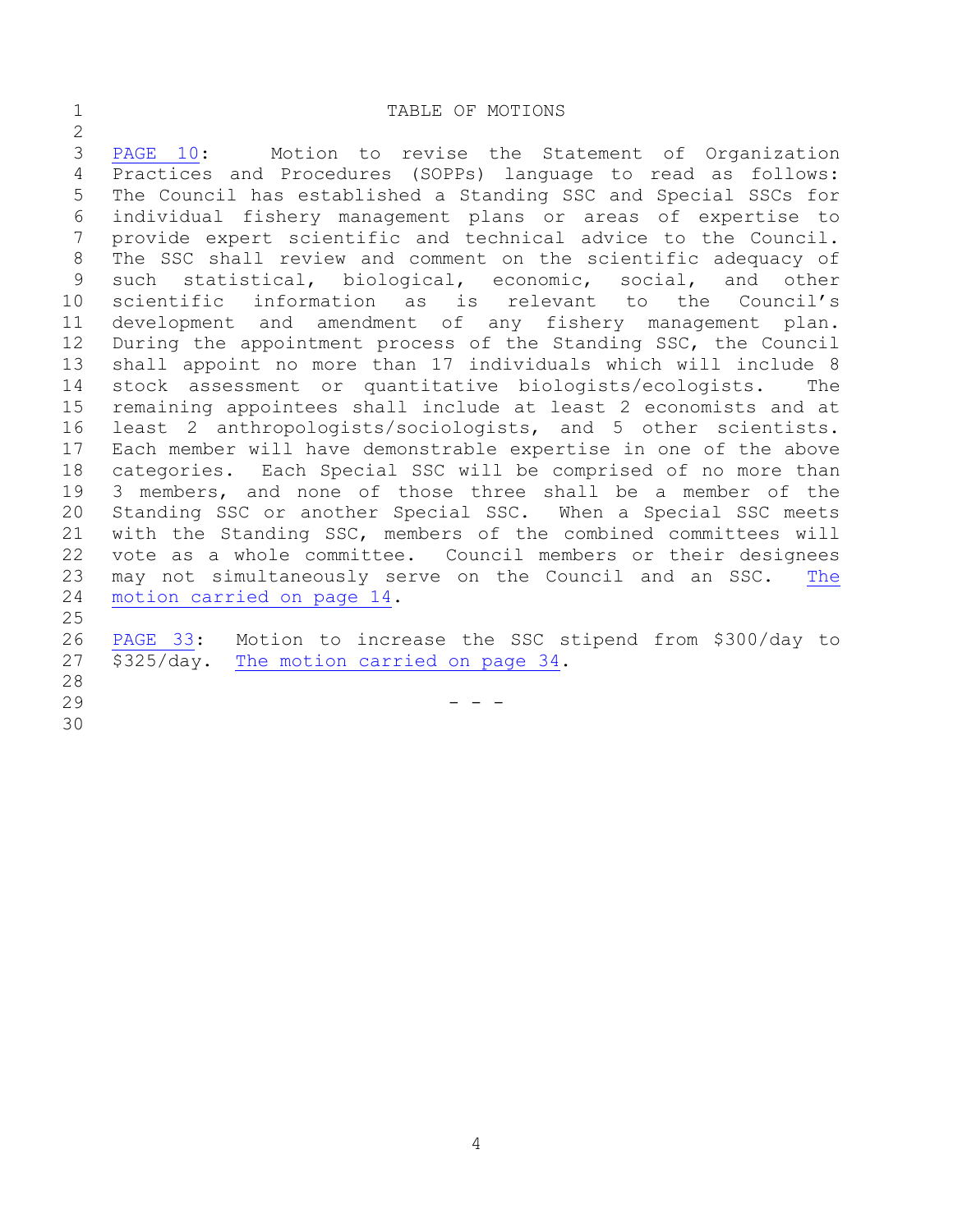<span id="page-4-0"></span> The Administrative/Budget Committee of the Gulf of Mexico Fishery Management Council on Monday morning, August 23, 2021, and was called to order by Chairman Phil Dyskow. **ADOPTION OF AGENDA APPROVAL OF MINUTES ACTION GUIDE AND NEXT STEPS CHAIRMAN PHIL DYSKOW:** I would like to call this meeting of the Admin and Budget Committee to order. The voting members of this committee are myself, Phil Dyskow, as Chair. General Joe Spraggins is Vice Chair. Patrick Banks, Susan Boggs, Dave Donaldson, Martha Guyas, Dakus Geeslin, Dr. Bob Shipp, and Troy Williamson. The first item on the agenda is in fact the Adoption of the Agenda. I would entertain a motion to adopt the agenda as written. **MR. DAVE DONALDSON:** So moved. **MS. MARTHA GUYAS:** Second. **CHAIRMAN DYSKOW:** We have a second. Any opposition to this motion? Hearing none, the motion carries. Next, we need to approve the minutes of the June 2021 meeting. I would entertain a motion to approve the minutes. **GENERAL JOE SPRAGGINS:** I make a motion that we accept it. **CHAIRMAN DYSKOW:** Do we have a second? **MR. DONALDSON:** Second. **CHAIRMAN DYSKOW:** Thank you. Any opposition? Hearing none, the motion passes. Next, we'll go into the Action Guide and Next Steps, led by Dr. Simmons. **EXECUTIVE DIRECTOR CARRIE SIMMONS:** Thank you, Mr. Chair. Good morning, everyone. Our first item is going to be looking at the Modification of the Statement of Organization and Practices and Procedures, particularly looking at the section which addresses the Scientific and Statistical Committee membership and appointment process, and so we have some draft language for the committee to consider, and then we have the original language, and there's not many changes, but this is based on the body of the special and standing SSCs that were just recently reappointed during the June council meeting.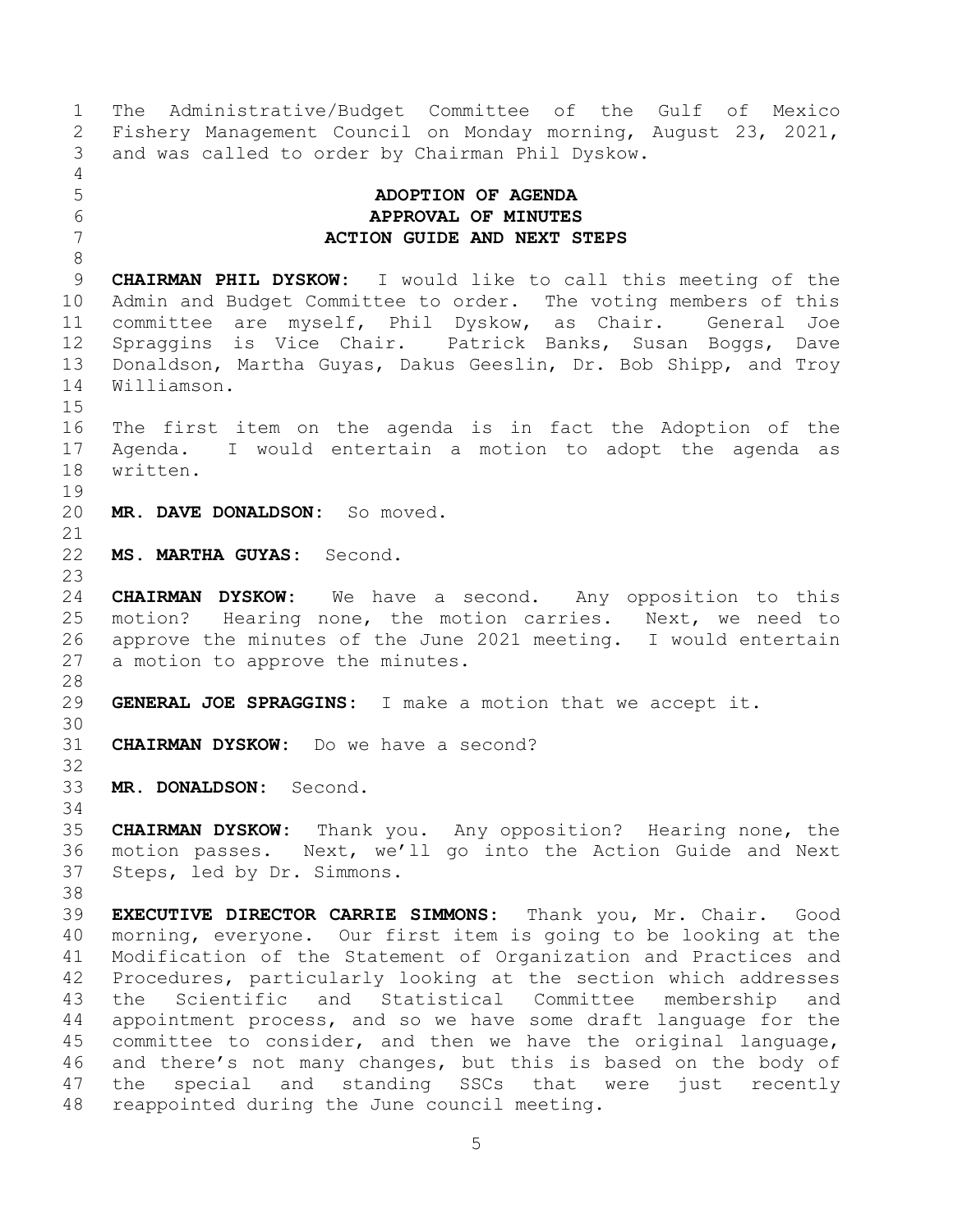<span id="page-5-0"></span> Next, we're going to cover a discussion of the SSC's best practices and voting procedures, and we have our new chair, Dr. Jim Nance, that's going to help us with that discussion. The SSC, as a body, did review that, and they provided a little bit of input regarding the voting and how they would like to see that done, and so we'll go through that and get the committee to take a look at it and see if they concur and are ready to finalize it. Next, we're going to have a presentation on the 2019-2020 audit report, and that is just for your information. That audit has been completed, and then, finally, we're going to have a discussion on the SSC stipends for your consideration. Mr. Chair. **CHAIRMAN DYSKOW:** Very good. Why don't we begin with the Modification of Statement of Organization Practices and Procedures for the SSC. Dr. Simmons, I think you're leading this off, and this would be Tab G, Number 4(a). **MODIFICATION OF STATEMENT OF ORGANIZATION PRACTICES AND PROCEDURES EXECUTIVE DIRECTOR SIMMONS:** Yes, and thank you, Mr. Chair. This is the original text, and I will just tell you where the major changes were made. We have reduced -- Originally, you had eighteen individuals, no more than eighteen individuals, on the Standing SSC, and we are proposing to reduce that to seventeen. Then we reduced the economists to two and removed the word "quantitative" in front of the anthropologist and sociologist section, and then we've added a little bit more information regarding the expertise of the special SSCs, with no more than three members, and we've also noted that, if you're on a special SSC, you should only serve on one special SSC or on the Standing SSC. Mr. Chair. **CHAIRMAN DYSKOW:** Thank you. If that's all on this item, let's move on to the next item, which is Tab G, Number 4(b). One point of order, and do we need to approve these changes? **EXECUTIVE DIRECTOR SIMMONS:** Yes, Mr. Chair. That would be good, to discuss and approve. Yes. **CHAIRMAN DYSKOW:** All right, and so let's open this for discussion.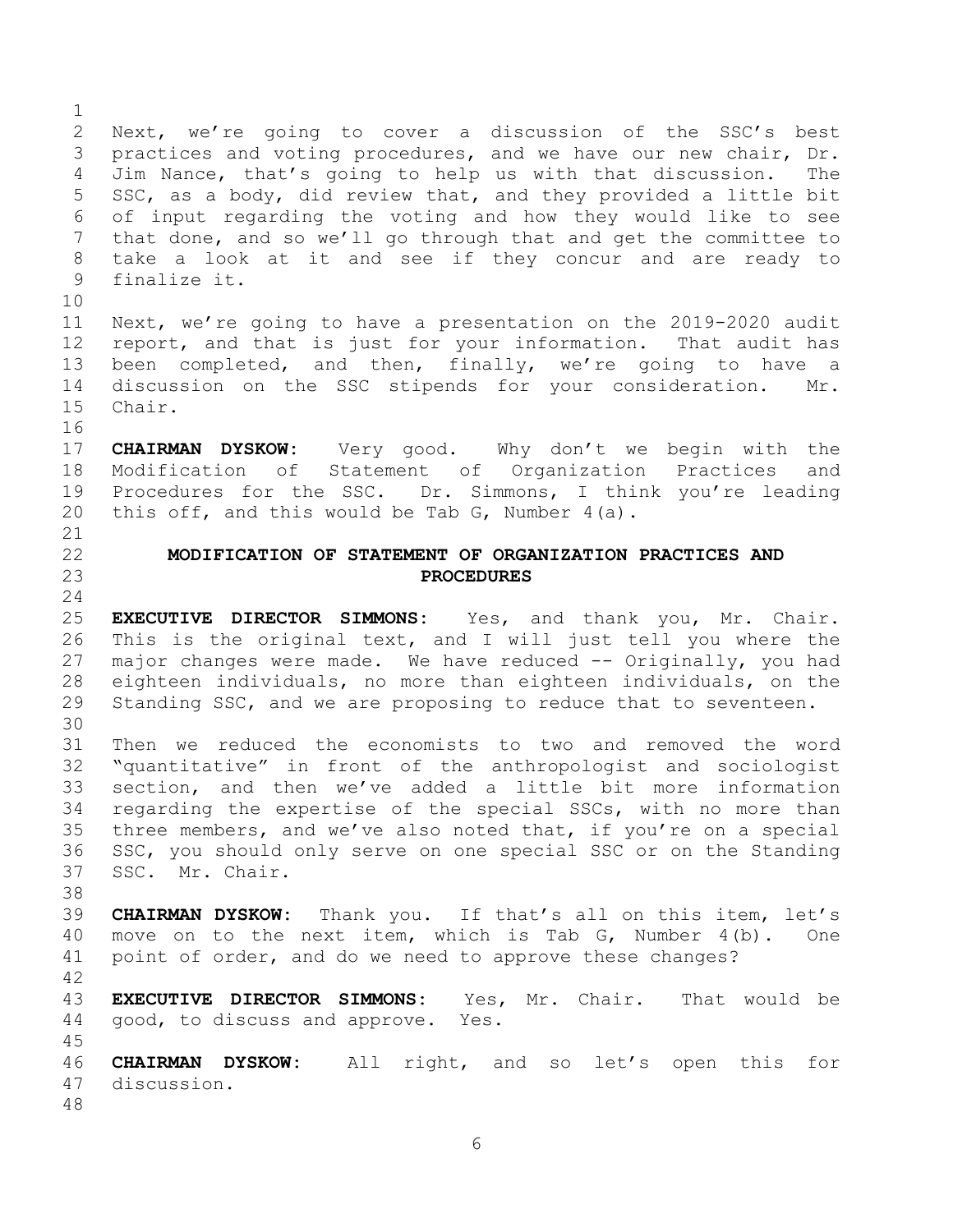**DR. TOM FRAZER:** Phil, because you can't see people, if you would like, I am happy to kind of facilitate and identify people that are raising their hands, and would that be okay? **CHAIRMAN DYSKOW:** Excellent idea. **DR. FRAZER:** All right. First up, we have Bob Gill. **MR. BOB GILL:** Thank you, Mr. Chairman, and thank you, Mr. Chairman, for recognizing me, recognizing that I'm not on this committee, and so, relative to the changes on the SSC, it seems to me that that ability to fill specific buckets is highly dependent on the applications received, and they may, or they may not, be sufficient to fill the buckets that we have prescribed, and there is nothing in there that addresses that situation, and so I guess the question for Dr. Simmons would be, one, would the intent here be that we would not fill, if we did not get sufficient applications, that bucket, or would it be better, for example, to include in the SOPPs nomenclature such as "up to eight stock assessment" or "up to two economists", or some verbiage of that nature? **DR. FRAZER:** Okay. Phil, again, I'm just going to try to help you out here, and there's a couple of other people with their hands up. I thought I saw Robin, and then I saw Dave Donaldson. **CHAIRMAN DYSKOW:** Okay. Let's recognize Robin. **DR. FRAZER:** Robin has his hand down, and so we'll go to Dave Donaldson. **MR. DONALDSON:** Thanks, Mr. Chair. My comments are similar to Bob Gill's. In the discussion at the last appointment, there was confusion, because it said, "no more than seventeen", or, actually, it was "no more than eighteen", but then we had listed eighteen people, and so we either can entertain what Mr. Gill mentioned or just take out "no more than" and just "appoint seventeen individuals", just to avoid some of the confusion. **DR. FRAZER:** Dr. Simmons and then Robin. **EXECUTIVE DIRECTOR SIMMONS:** Thank you. I believe, based on the applicants that were appointed in June, you had filled all of these slots, as amended, with a reduction to two economists and two anthropologists, and we have one slot, and so you have sixteen folks on the Standing SSC, currently, and so you have 47 one slot open at this time, which would be that eighth person on the stock assessment or quantitative biologist/ecologist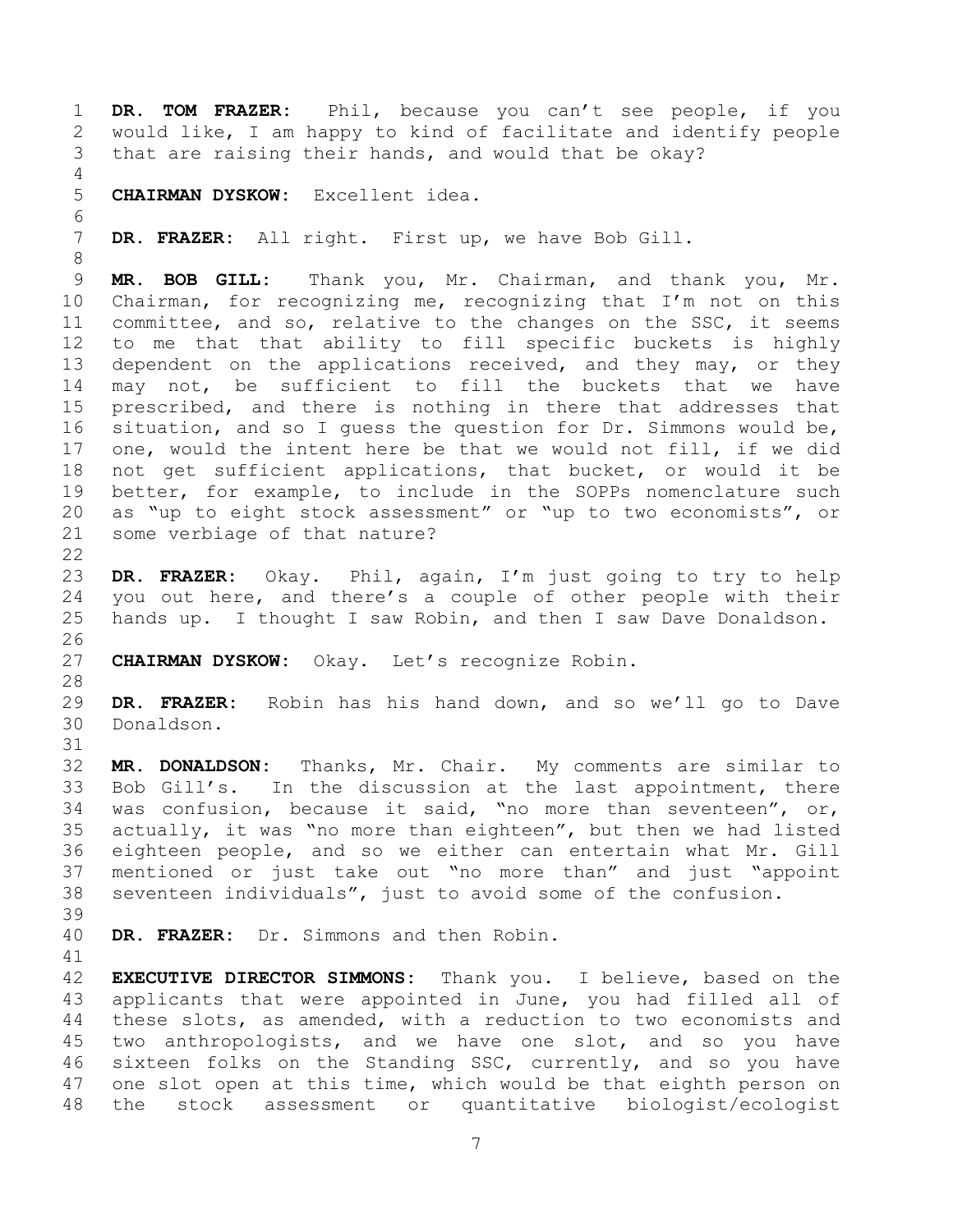section.

 To me, it would be up to the council to decide if they want to leave that open, and perhaps readvertise at a future time, or consider someone else that applied for the special SSCs and ask them if they would like to serve on the standing. It's purely up to the council, but that was what we were thinking, based on the folks that were appointed during the last SSC process.

 

**DR. FRAZER:** Mr. Riechers.

 **MR. ROBIN RIECHERS:** A couple of things. One is, Dave, I think you were recommending -- That you thought it solved the issue that Bob was suggesting, and the way that I heard Bob's suggestion, and I may have heard it wrong, was that you would open the opportunity to fill whatever category if you didn't have enough in a certain category, and did I hear that wrong, Bob, or not?

 **MR. GILL:** No, sir, and, if I could comment, that's correct, and it seems to me that, from the council's perspective, you want as much advice from qualified, knowledgeable individuals as possible, and, from that perspective, if, for example, you only get four stock assessment folks applying, and I recognize that's not realistic, but, if you do, then leaving four slots just because we have an artificial bucket that says we have to have eight doesn't make good sense to me, and I think some flexibility across -- For the council, in terms of each bucket, would be a better approach. Thank you, Robin.

**DR. FRAZER:** I think, Robin, to that point.

 **MR. RIECHERS:** Well, now that I have made sure that I understood what Mr. Gill was saying, Bob was saying, what I will say is I think we did originally create these buckets for a reason, thinking about the balance of the disciplines inside of those buckets, and certainly I think we need to try to achieve what the buckets are here.

 Now, if we want to go into a different discussion about the balance and what buckets should be included, and basically a whole new round of discussions setting up the membership, I think that's a different discussion for a different time, or maybe we start it today, but I don't think it happens that quickly.

 Now, as far as what we appointed last month, and I would say we appointed those and we're done with that until we go for another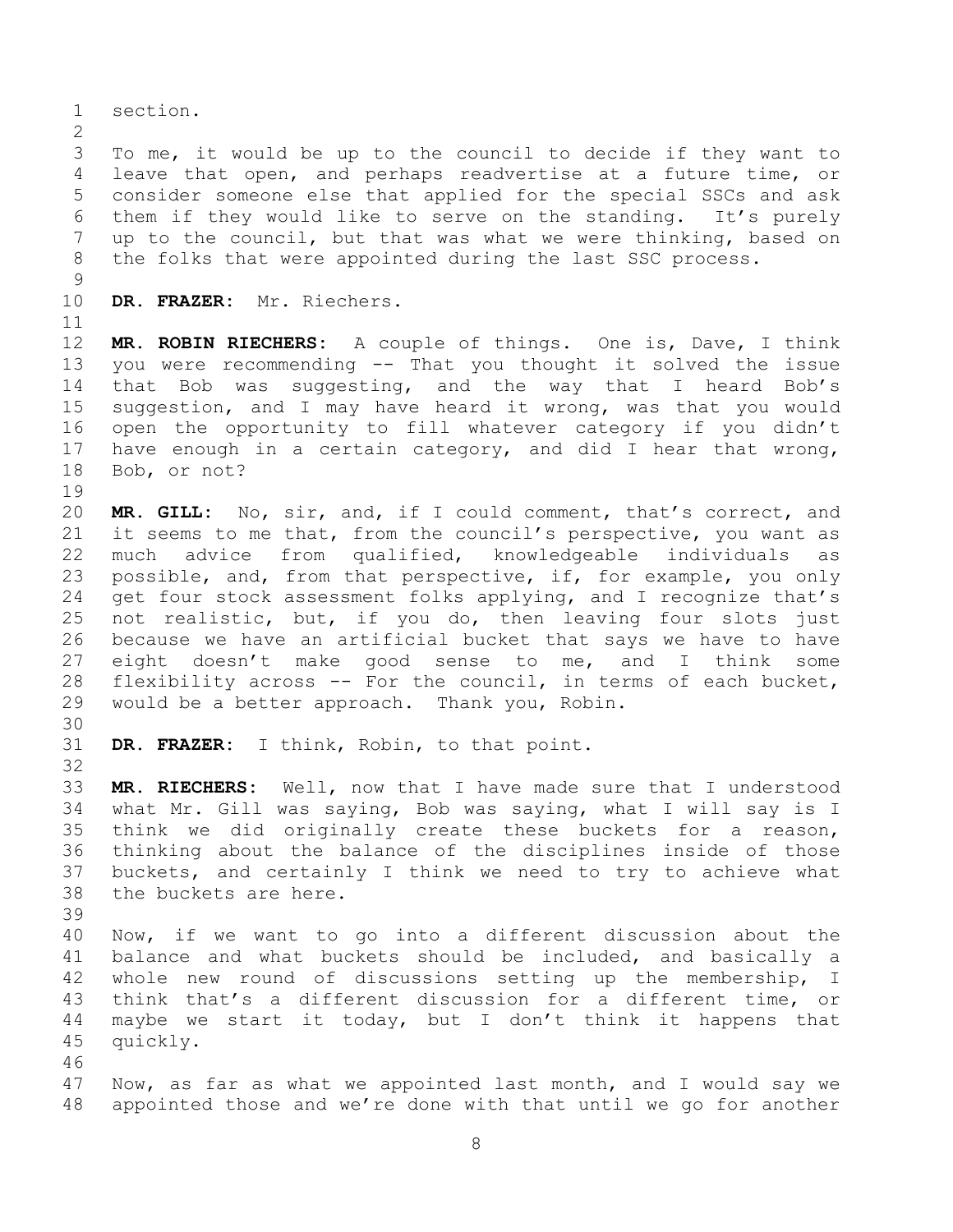call, because that was the appointments that were made at the time, at least from my perspective. **DR. FRAZER:** Thank you, Robin. Mr. Donaldson. **MR. DONALDSON:** Robin, I misspoke, and I didn't -- My suggestion wasn't to solve Bob's problem, but it was just another alternative, and his was giving us a little more flexibility, and mine was saying, well, if we're going to have seventeen people in these various buckets, then we need to take out "no more than seventeen", and just say seventeen, and so either -- I think we need to do something, and I agree with you, because there was a lot of confusion when we went through this process at the last meeting, and so we need to make it as clear as we can. **DR. FRAZER:** Thank you, Dave. General Spraggins. **GENERAL SPRAGGINS:** I was just wondering if maybe one word might change some of this and help it. Where you get to the no more than seventeen individuals, which will include if you put up to eight, two, two, and five. That way, it wouldn't say that you had to have eight, two, two, and five in each one of them, but it would say up to that point. **DR. FRAZER:** Thank you, General, and correct me if I'm wrong, Mr. Gill, but I think that captures the intent of your original point, and so what you're looking at then is simply a word insertion here of "up to" in front of -- "Which will include up to". Bob. **MR. GILL:** Thank you, Mr. Chairman, and thank you, Joe, because that is the essence of what I was talking about. The only caution I would argue is that, if you put it there only, then you can interpret that as only applying to the eight stock assessment or quantitative biologists/ecologists and that it doesn't apply to the other buckets, and I don't know if that's the way you want it to go or not, but my suggestion is that you add more flexibility than that, but thank you. **DR. FRAZER:** Mr. Riechers. **MR. RIECHERS:** Well, I mean, I'm not going to get into editing, but we could do "up to" and a colon there, and then it would apply to all, and so, I mean, I think there's a way you could word that where it would solve that, or it would, with

punctuation, solve that.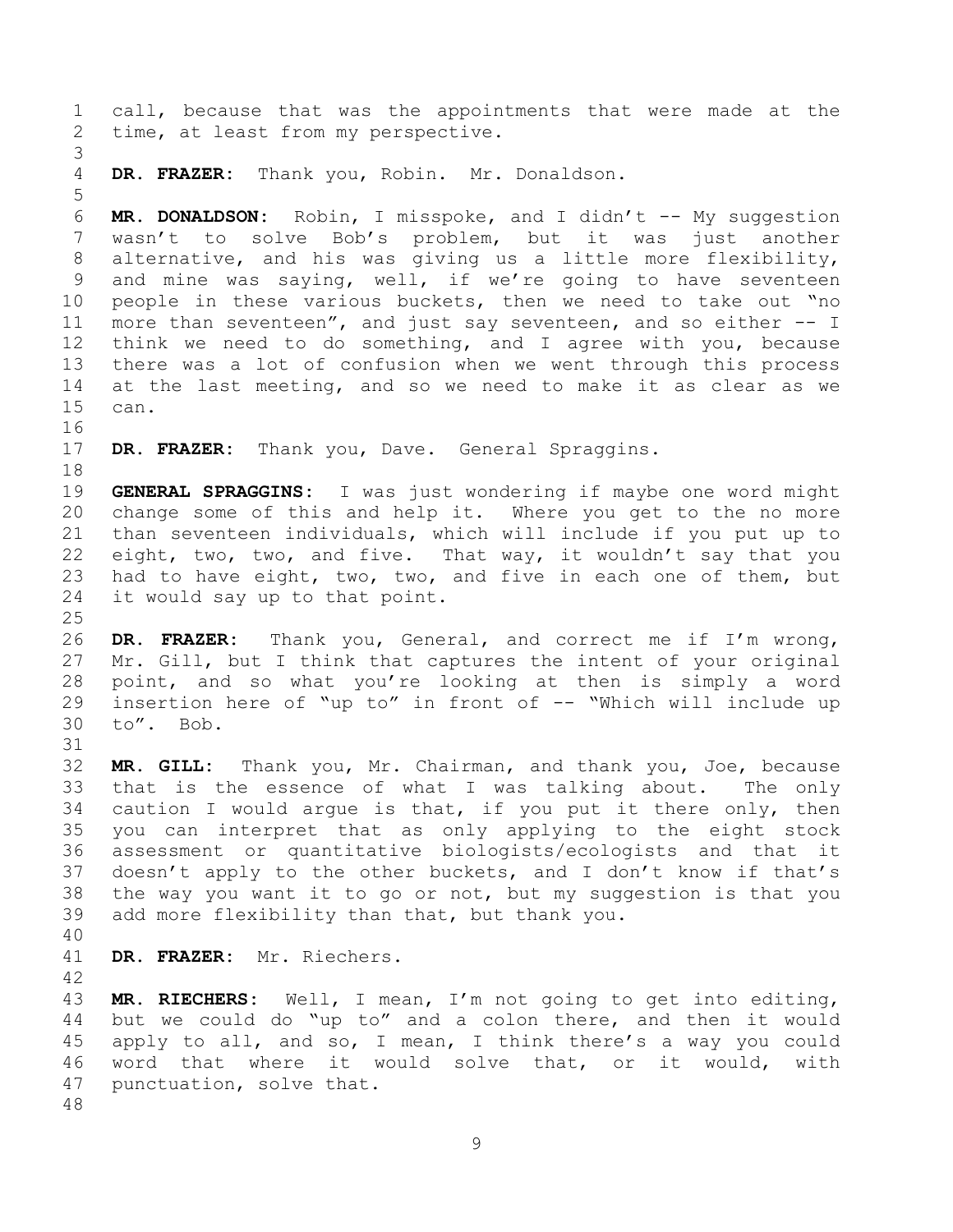<span id="page-9-0"></span> **DR. FRAZER:** I think, given the minutes and the record here, I think we'll capture the intent of the insertion of "up to", if that's a motion that somebody would like to make. **GENERAL SPRAGGINS: I can definitely make that, but I just wanted to make sure that the committee was okay with it, and, if you are, then I would make a motion that we change the wording from "not more than" to "up to". DR. BOB SHIPP:** I will second it. **CHAIRMAN DYSKOW:** Okay. We have a motion and a second. Is there any discussion? **DR. FRAZER:** Ms. Boggs. **MS. SUSAN BOGGS:** Thank you, Mr. Chair. I appreciate the motion, General Spraggins, but I thought, when we were just having this discussion, that it would be "shall appoint no more than seventeen individuals, which will include up to a stock assessment", blah, blah, blah, blah. I mean, the "up to" is in the wrong place. **DR. FRAZER:** I believe that you're correct, and so the way it should read is "the council shall appoint no more than seventeen individuals, which will include up to". **GENERAL SPRAGGINS: You're correct.** I'm sorry. **DR. FRAZER:** Thank you, Ms. Boggs. **CHAIRMAN DYSKOW:** Is there any other discussion on this motion? **DR. FRAZER:** Phil, we've got Dr. Froeschke. **DR. JOHN FROESCHKE:** Just one comment regarding the language. On the portion that refers to the eight quantitative biologists, those biologists, those SSC members, participate not only in the meetings, but also in the SEDAR process, as reviewers and on the data workshops and things like that. Given the number of SEDAR events happening, those SSC members can get spread quite thin, and so, if we were to include the flexibility that left us short, that in particular could be problematic. One suggestion is just move the "up to" to keep the "shall include eight of the quantitative" and then "up to" for the other. Put the "up to" language prior to the two economists and two anthropologists and others. We would just move it down, so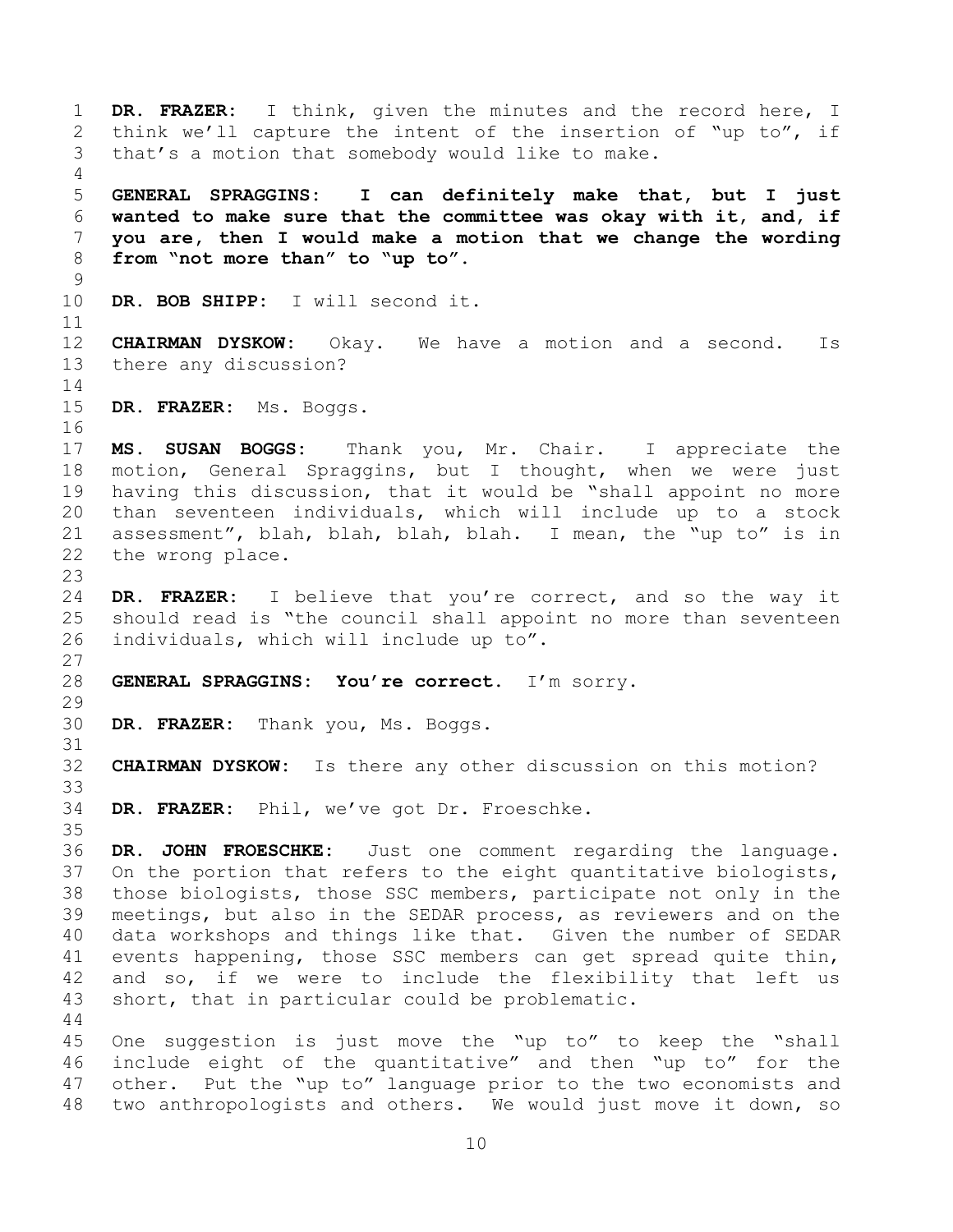**DR. FRAZER:** Okay. Phil, I'm going to try to, again, read the room a little bit and help you out here, and so, given the comments by Dr. Froeschke, I would look to the motion maker and ask whether or not you would like to amend, because I thought it was kind of a friendly amendment to the motion.

that you would have at least eight on that portion.

**GENERAL SPRAGGINS:** I'm sorry, but I can barely hear you, Tom.

**DR. FRAZER:** Are you good? Okay, and so -- You didn't hear me?

**GENERAL SPRAGGINS:** I couldn't hear what you said. I'm sorry.

 **DR. FRAZER:** What Dr. Froeschke had asked is if you could move where it says "up to", and, actually, he would like to move it, 17 or suggests that it might be better placed, after the "quantitative biologists and ecologists", because there is a particular need to retain a minimum number of individuals that have that expertise, because of the demands on their time for the SEDAR process and other things.

**GENERAL SPRAGGINS: Okay.**

 **DR. FRAZER:** All right, and so the motion maker has agreed to move the phrase "up to" after the semi-colon following "ecologists". I believe that Dr. Shipp was the seconder.

**DR. SHIPP:** That's correct, and that's okay with me.

 **DR. FRAZER:** Okay. Phil, again, there's a couple of questions here, and it looks like Dave Donaldson.

 **MR. DONALDSON:** Not to belabor this, but I think, if we're going to do that, then we need to put "up to two economists, two anthropologists, and up to five", just so it's clear, because, before, it was to include to, and then the colon, and then it listed everybody. Now that we're specifying that we actually need eight, and not up to eight, but we need actually eight, I think we need to put the "up to" by each of the other numbers, just so it's clear.

**DR. FRAZER:** Okay. Any comments on that? Mr. Strelcheck.

 **MR. ANDY STRELCHECK:** I guess I'm curious about the five other scientists, and so, by putting the "up to" language before economists or anthropologists, is that limiting us to adding more than two economists or anthropologists? Would they fall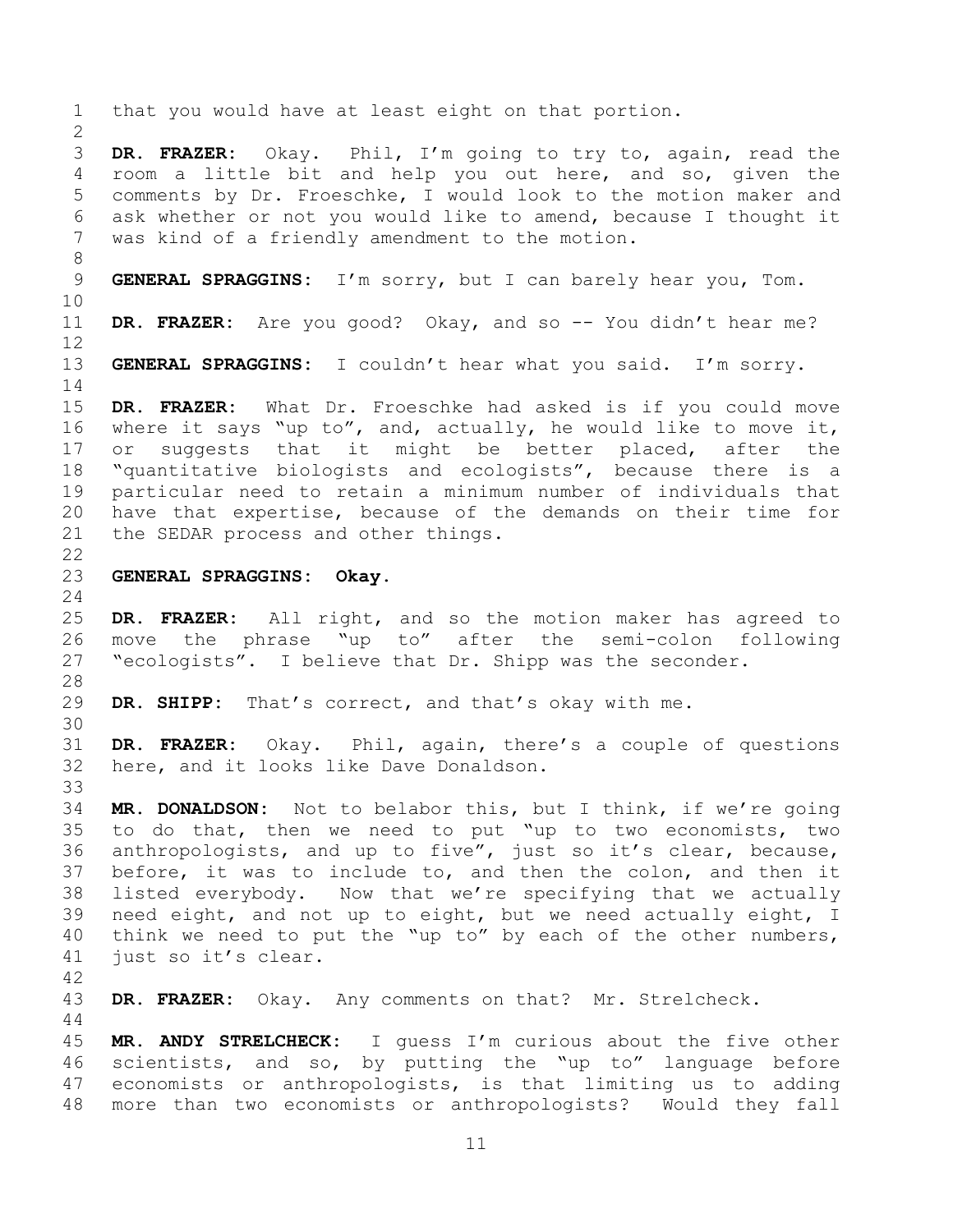under other scientists? It's unclear to me what category that is for adding the members to the SSC, and so I don't want to be limiting, if we want to add more membership for certain types of job activities.

**DR. FRAZER:** Ms. Boggs.

 **MS. BOGGS:** Thank you, Mr. Chair, and I don't know if this is possible, but if you did -- If we appoint eight stock assessment or quantitative biologists/ecologists and -- I am just thinking, and do you have to specify the number of economists and anthropologists and other scientists, or would you somehow say the remaining -- How many -- I can't do my math, but nine, and it would include economists, anthropologists, and scientists, and, that way, to Andy's point, if somebody falls into one of the other two categories, it doesn't prohibit them from serving on the SSC.

 **DR. FRAZER:** Okay. I am looking around the table, Mr. Dyskow, and, again, I will just kind of chime in here, and I don't want to try to take over your responsibilities, Phil, and I apologize, and you can cut me off at any time, if you want, but I think the point here that I am hearing is that, irrespective of the eight quantitative-oriented individuals, there is a need, or at least a recognized need, to have people with economic backgrounds or anthropologists or sociologists on the committee, and so I think that was the point too that Mr. Gill was getting into.

 I think what we're going to have to do is come up, perhaps, with slightly different language, because I think that the way it's written, perhaps, it is a bit ambiguous, and it's not clear what those other five individuals might actually look like with regard to their skillset, and so, if it's the intent of the council to have some flexibility with regard to the appointments, but you know that you have to have a minimum number of economists and sociologists and anthropologists, I think you could word that in a way that says, and I will make some suggestions, but I don't want to drive the motion. In fact, I will wait until I hear from other folks. Ms. Guyas.

 **MS. GUYAS:** I mean, to me, it makes sense to have some flexibility with those five people. We know we need quantitative people, because we need catch advice from the SSC, and there's a lot of other things that we need from the sociological side and economists and all that, but we may, around this table, as we're filling the SSC appointments, look at the upcoming year and decide that maybe we really need more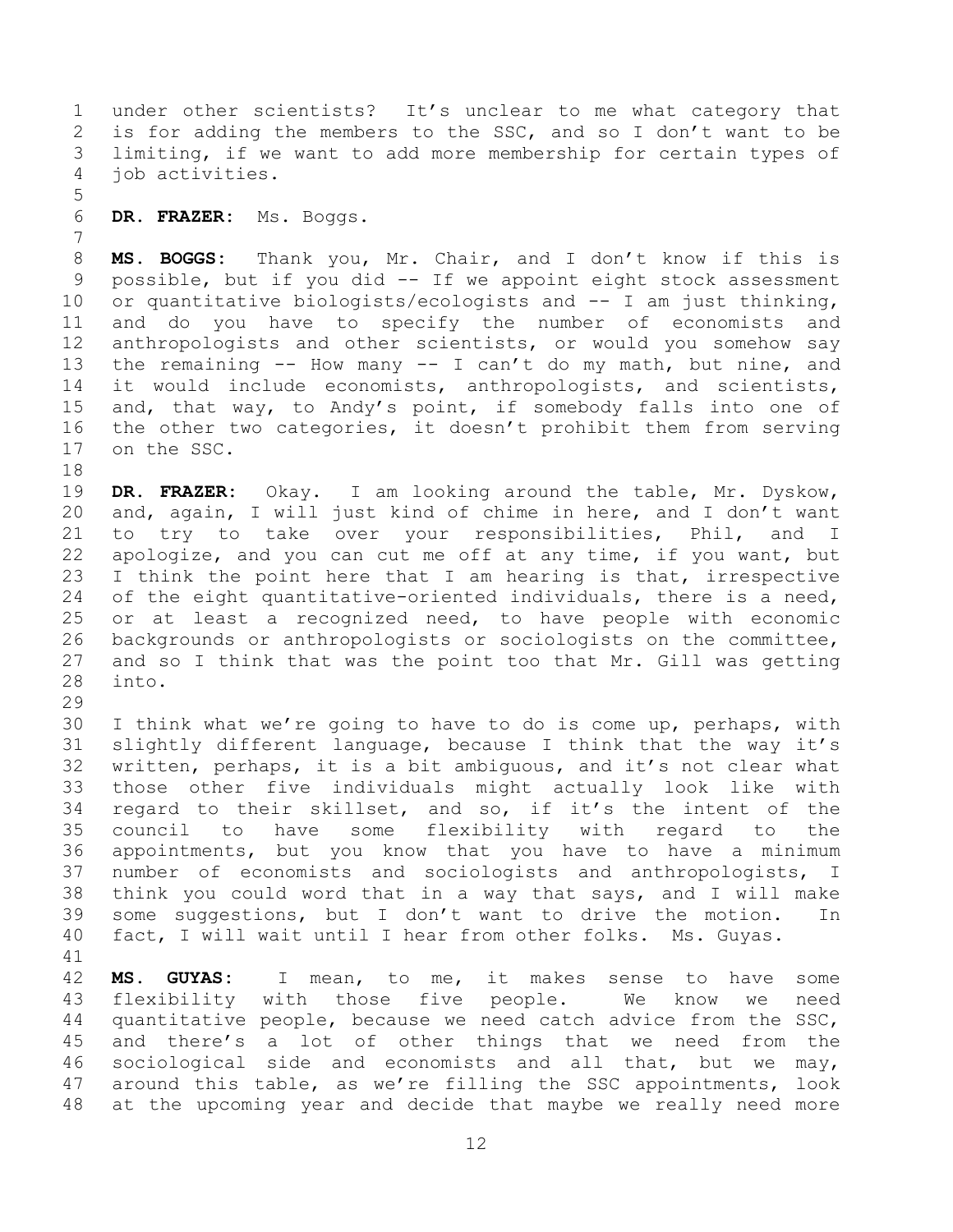social people, or maybe we need more economists for this problem that we're going to be facing, that we need this advice, and so, to me, I think it would be good to be able to use those seats to fill whatever it is that we need at the time. **DR. FRAZER:** Ms. Boggs. **MS. BOGGS: I haven't had a lot of time to put this in words, but could you put a period after "the eight stock assessment or quantitative biologists/ecologists", period, and the remaining nine members will include at least two economists and two anthropologists/sociologists" and the other seats will be filled with other scientists?** So you're saying you need at least the two anthropologists, but, if you have some additional ones in the five, it doesn't exclude them from being appointed to the SSC. I don't know if that helps. Thank you. **DR. FRAZER:** I think, Ms. Boggs, that's getting closer to the language I think that people were intending, but I am going to let the folks that originally brought up the points weigh-in a little bit. Bob, I'm going to -- Does that capture kind of your original sentiments? Then we'll ultimately circle back to General Spraggins. **MR. GILL:** Thank you, Mr. Chairman. Well, I'm not a member of this committee, and so my input is a whole lot less than the committee, per se, but I just wanted to raise the point that it seems to me that this whole process is driven by what applications fit whatever buckets we create, and we ought to have sufficient flexibility to deal with that, given that input, however this committee thinks that ought to be accomplished, and I probably ought not weigh-in, and I may weigh-in at Full Council. **DR. FRAZER:** Thank you, Mr. Gill. Dave Donaldson. **MR. DONALDSON:** I think what Ms. Boggs proposed captures the issues and gives the council flexibility, and so as long as the maker of the motion and the seconder is okay with that, I would be, and I think that's good. **DR. FRAZER:** Okay. Thank you, Mr. Donaldson, and so I'm looking at other folks on the committee, in light of the conversation, and, General Spraggins, would you care to try to modify this one more time? **GENERAL SPRAGGINS: No, and I'm good with that. I'm good with her amendment to the motion, and I'm fine with that, if we want**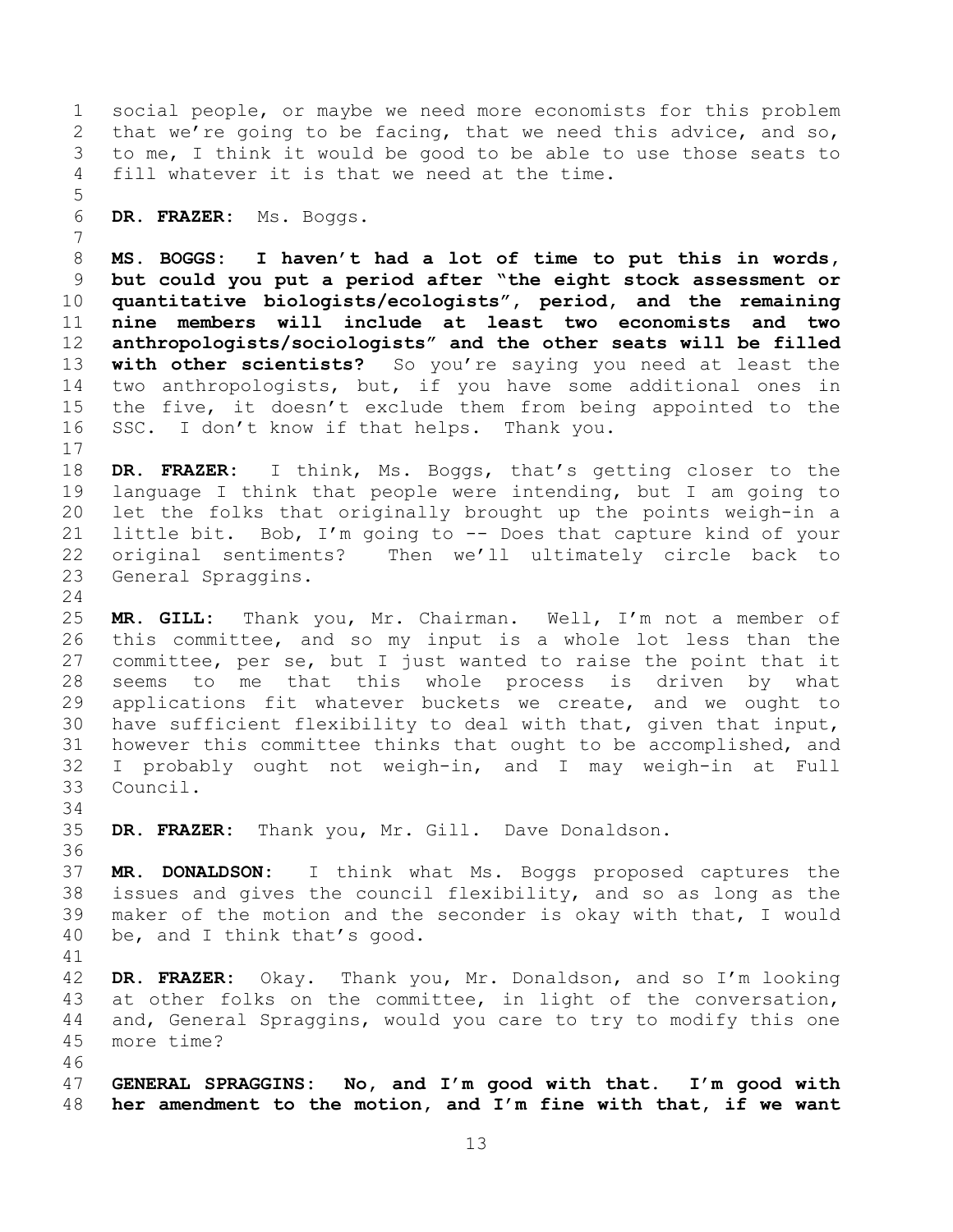<span id="page-13-0"></span> **to go with that. DR. FRAZER:** Okay. Ms. Boggs. **MS. BOGGS:** I kind of wrote it out, if that helps. **DR. FRAZER:** I think that would be helpful. **MS. BOGGS:** Okay. Tell me when you're ready. **DR. FRAZER:** I think we're ready. **MS. BOGGS: So, during the appointment process of the Standing SSC, the council shall appoint no more than seventeen individuals, which will include eight stock assessment or quantitative biologists/ecologists. The remaining appointees shall include at least two economists, two anthropologists/sociologists -- Wait a minute. I'm sorry. Shall include at least two economists and at least two anthropologists/sociologists and five other scientists. DR. FRAZER:** Okay. It's up on the board. General Spraggins has indicated that he is okay with those changes. Dr. Shipp, likewise? **DR. SHIPP:** Likewise. Yes, sir. **DR. FRAZER:** Okay. I am going to hand it back to you, Mr. Dyskow. **CHAIRMAN DYSKOW:** Thank you. If there is no further discussion, I would like to ask for a voice vote from both the live attendees and the remote attendees. **All those in favor of this motion as written, please say aye; are there any opposed. Hearing none, the motion passes.** I know this took a long time, but I think it's important, because the diversity and the integrity of the SSC is very critical, and there's a lot of people that are concerned about it, and so I think it was time well spent. Would we like to go on to the next item, Dr. Simmons? **EXECUTIVE DIRECTOR SIMMONS:** Yes. Thank you, Mr. Chair. We'll pull up Tab G, Number 4(b). You may recall, Mr. Chair, and this is just to refresh everyone's memory, but this an excerpt taken from the SOPPs, and it's Section 2.5.2, and folks can pull it up on their own from the website, regarding the members and the chair.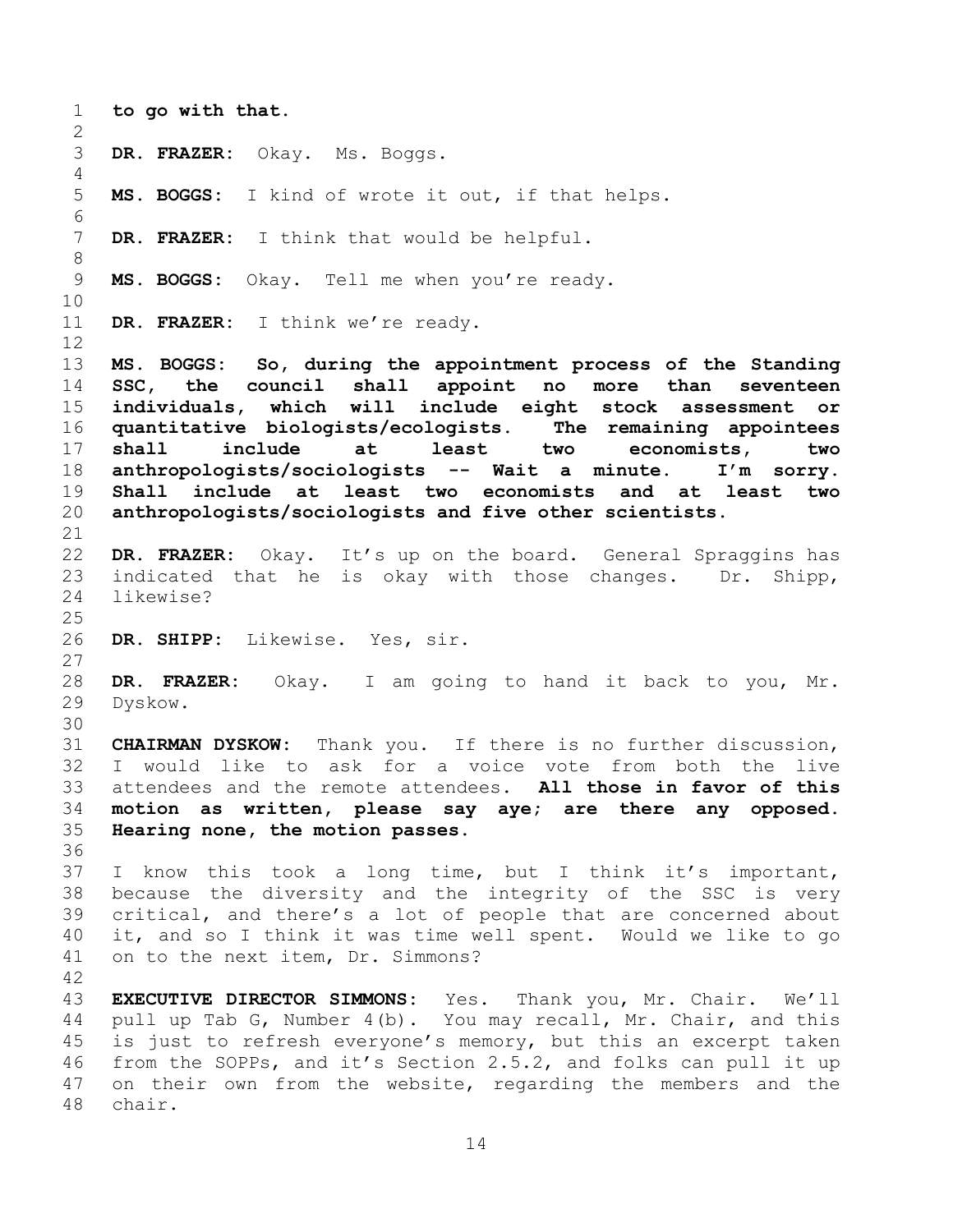I won't read you the whole thing, but I will touch on the first two sections of this and see if the committee wants to provide any direction to staff regarding any changes they would like to make that we would bring back for consideration at a future meeting. Members appointed by the councils to the scientific and statistical committees shall be federal employees, state employees, academicians, or independent experts and shall have strong scientific or technical credentials and expertise. Members and officers of the SSC shall be appointed for a period of three years, without term limits, and may be reappointed at the pleasure of the council. Membership on an SSC is determined by the council during a closed session of its council meeting and is based on the application provided by the application as well as the council members' knowledge of the applicant. Consideration for appointment may include the appropriate interest, expertise, and past performance, as well as other factors, such as a record of fishery violations. SSC members serve at the pleasure of the council and may be removed at any time without cause. Appointment of new members may be made during any council session. Mr. Chair, there is some other sections in the SOPPs regarding this portion, and you asked me to kind of remind the committee and the council, and so I wasn't sure if any changes needed to be made. Mr. Chair. **CHAIRMAN DYSKOW:** Thank you, Dr. Simmons. I received a lot of questions on this point, and so, if there's any committee members, or non-committee members, that have questions, now would, I guess, be the time to bring them up. **DR. FRAZER:** Phil, I am kind of canvassing the room for you. Dr. Shipp. **DR. SHIPP:** I may be a little out of line on this one, but I think we need to go back to the fundamentals, and there are some things that I don't know about the SSC, and I guess my question is must the council follow the SSC's opinion if the council believes differently? It's not clear, in my mind, where we stand with that. We're talking about membership, and I think it's appropriate to discuss it. **DR. FRAZER:** Ms. Levy.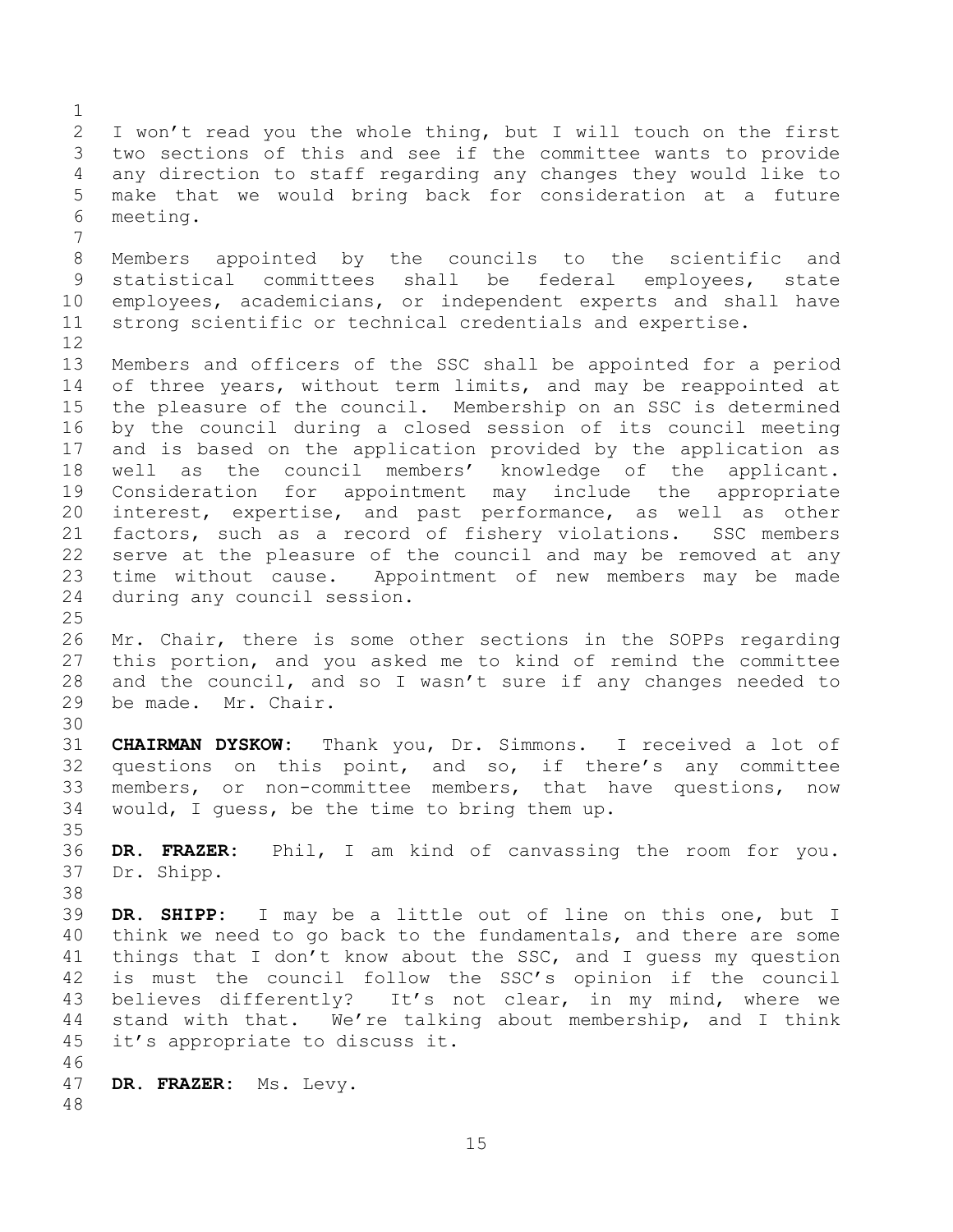**MS. MARA LEVY:** Thank you. I mean, the SSC is an advisory body to the council, and so you're not necessarily bound by anything, except that you can't exceed their ABC recommendation when setting catch limits, because that's in the Magnuson Act, but, I mean, everything you do is guided by the National Standards, one of which is the best scientific information available, and so, to the extent that the SSC is the scientific body and makes determinations about that, I mean, that's part of the record. 

 That's not to say that you can't deviate from that, but then there has to be a record made as for why that scientific advice is somehow not based on the best scientific information available or what you want to do is based on that, and, ultimately, the agency decides that question. I think my point is just that the SSC's advice will weigh into that best scientific information available question.

 **DR. FRAZER:** Thank you, Ms. Levy. I am handing it back to you, Phil. 

 **CHAIRMAN DYSKOW:** Thank you. I have a small point, and the opening sentence, under 2.5.2, states that federal employees and state employees can be members, along with academics and independent experts, and would it make sense to add "qualified federal employees and state employees", because, if we just put "federal employees", who is to say that they're not simply going to represent the NMFS position, as opposed to an independent scientific position, and so what we want to make sure is we're putting federal employees on here that are qualified, from a scientific perspective, and not just people that want to support the NMFS agenda of the moment. I don't know how everybody else feels about that.

 **DR. FRAZER:** Phil, again, I'm not seeing any other hands. Mr. Dugas.

 **MR. J.D. DUGAS:** Thank you. I'm not on your committee, but a question. How did the SSC get to a point of -- Why is there a three-year term, or I'm sorry, but why is there not a three-year term as we have, as council members?

**DR. FRAZER:** Dr. Simmons.

 **EXECUTIVE DIRECTOR SIMMONS:** Thank you. Yes, there is a three-45 year term, and it's the second paragraph there. Members and officers of the SSC shall be appointed for a period of three years without term limits, and that was a council decision, and I think we did that when Mr. Gregory was the Executive Director,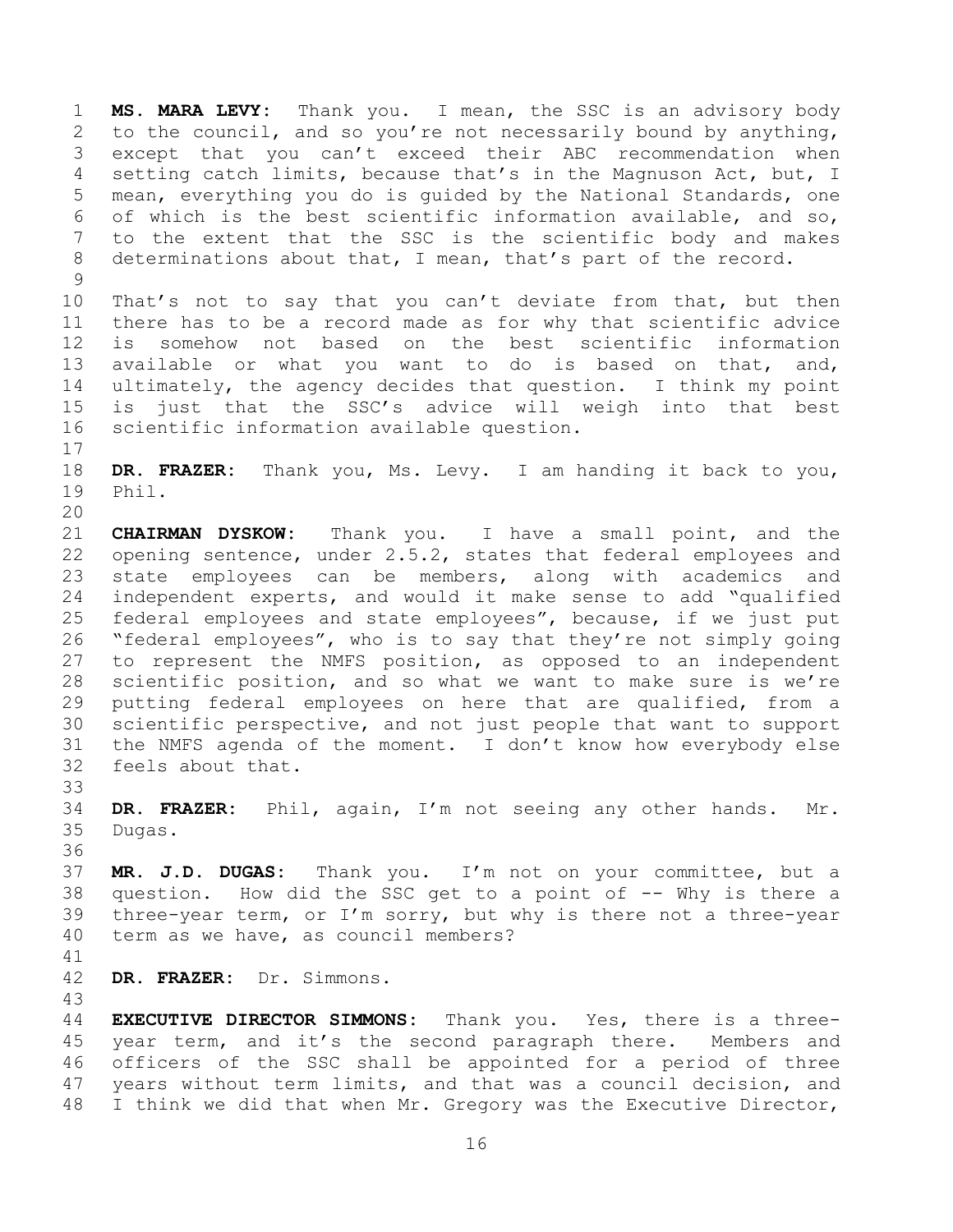for both the SSCs and the APs, and we did some rotations on the appointments, if I am remembering correctly. **DR. FRAZER:** Mr. Dugas and then Ms. Levy. **MR. DUGAS:** Sorry. I confused myself. Why is it without term limits? **DR. FRAZER:** Ms. Levy, do you want to -- Dr. Simmons. **EXECUTIVE DIRECTOR SIMMONS:** Well, I will start. I mean, I think that's a council decision, and, I mean, I think we've talked about having historical knowledge, and new membership as well, to have a balanced committee, and you have some people that have been around for a long time that are very informed and knowledgeable about the process, including the SEDAR process and all the current changes, et cetera, and so I will start. Thank you. **DR. FRAZER:** We've got a number of folks, and so I will start with Mr. Rindone and then Mr. Gill. **MR. RYAN RINDONE:** Thank you, Mr. Chair. Just to add to what Dr. Simmons said, we've seen several evolutions in the stock assessment process over just the last ten years, and we have some SSC members that we have been able to retain across those several changes, and that has certainly helped be able to maintain the linkage from the past to the present and understand the best way to navigate the process and get data involved in the assessment, et cetera, and so there is value there. Also, all of these SSC members serve at the pleasure of the council, and so, if the council determines, after an SSC member's term is up, or, prior to that, if you believe there is merit in that decision, of course, that an SSC member should be swapped out for someone else different or better or otherwise, that has some other expertise, that is entirely the pleasure of the council to do so. **DR. FRAZER:** Thank you, Mr. Rindone. I had Bob next, but I just want to make sure that -- Mara, I jumped over you twice, and I don't want to get you too far away from your original point. **MS. LEVY:** Thank you. I just wanted to respond to Mr. Dyskow's comment about the language and just point out that that language that's in that first sentence and paragraph comes directly from the Magnuson Act, and it's repeated in the regulations, and so I think that's why it's there. I read the "and shall have strong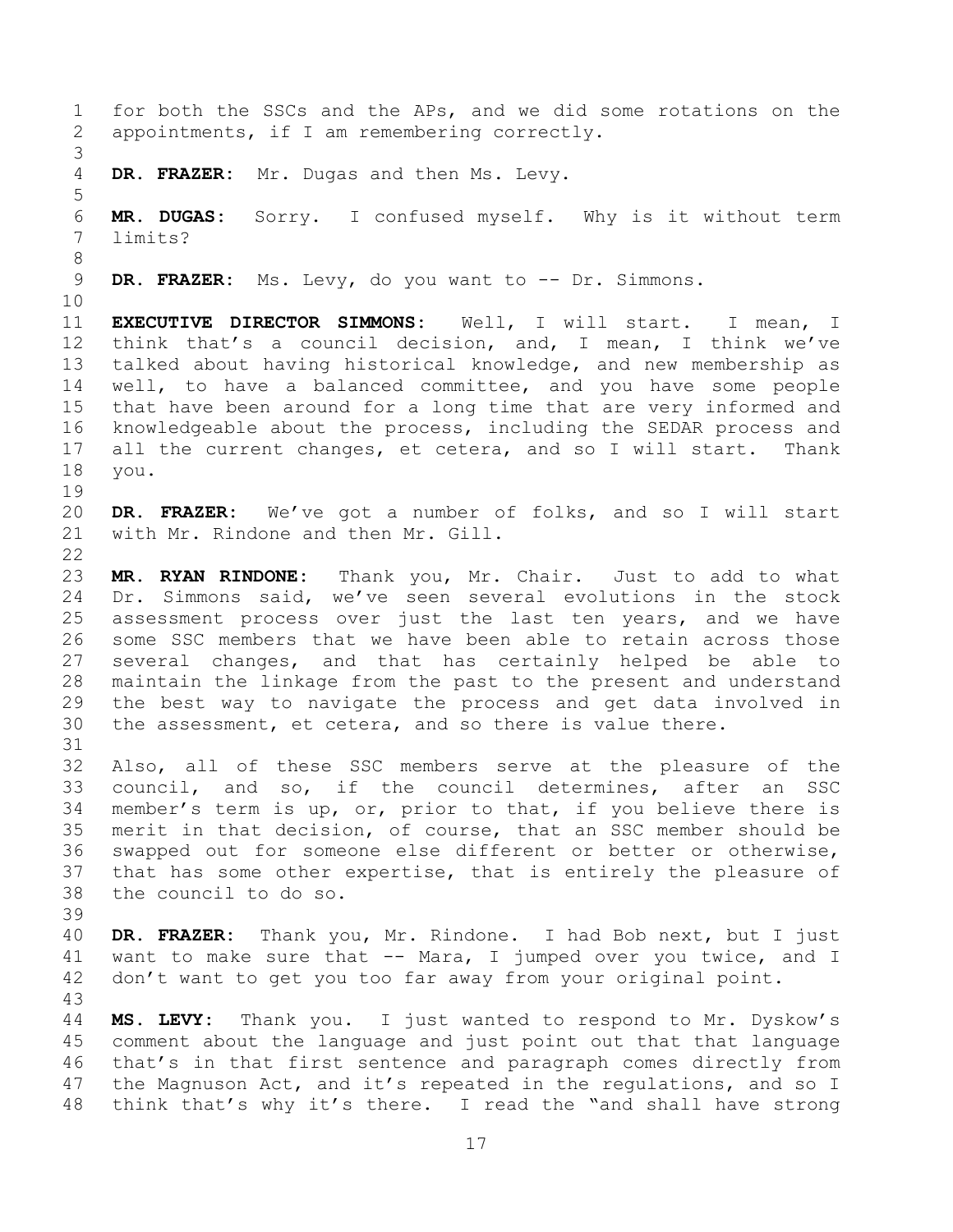scientific or technical credentials and experience" to apply to federal employees, state employees, academics, and independent experts. That phrase applies to all of them, and so I just wanted to point out why that language is there and where it comes from, so that you know that. **DR. FRAZER:** Thank you, Ms. Levy. Mr. Gill. **MR. GILL:** Thank you, Mr. Chairman. I am not on your committee, but I would argue strongly in favor of Dr. Simmons' and Mr. Rindone's comments that term limits should not apply to the SSC. You want that expertise for as much expertise as you get, and it's not a political office, by any stretch, and so some of the reasons for term limits don't apply, but, regardless of how long a member has been on, if they're willing to serve, and we recognize their expertise in providing advice to the council, you want that, and so I would very much favor without term limits in that regard. Thank you, sir. **DR. FRAZER:** Thank you, Mr. Gill. I see have John Walter on the line, and then I will go to Troy. **DR. JOHN WALTER:** Thank you, Mr. Chair. Good morning, everyone. I wish I could be there. Clay is on his way, as we speak, and so I will be here until Clay arrives. What I did want to say is just getting to the point about the independence of the scientists on the SSC. I think both federal employees and state employees and academics and experts can still maintain their independence, and, in fact, when we do have our staff serving on SSCs, I tell them that they are an independent scientist in their own right and that they have their -- They can have their own opinions, and it may or may not be in any way the opinion of the agency, and they are allowed to have that difference of opinion, because it is a scientific body, and so I think, in terms of independence, that any of the people that are appointed have -- Their scientific credentials really are what is the rationale for them being there, and so I support their ability to be independent. Thanks. **DR. FRAZER:** All right. Thank you, Dr. Walter. We had, next, Mr. Williamson. **MR. TROY WILLIAMSON:** Thank you, Mr. Chairman. In looking at the removal provision, where the SSC members serve at the pleasure of the council and may be removed at any time without cause, the Act provides that removal of a council member is a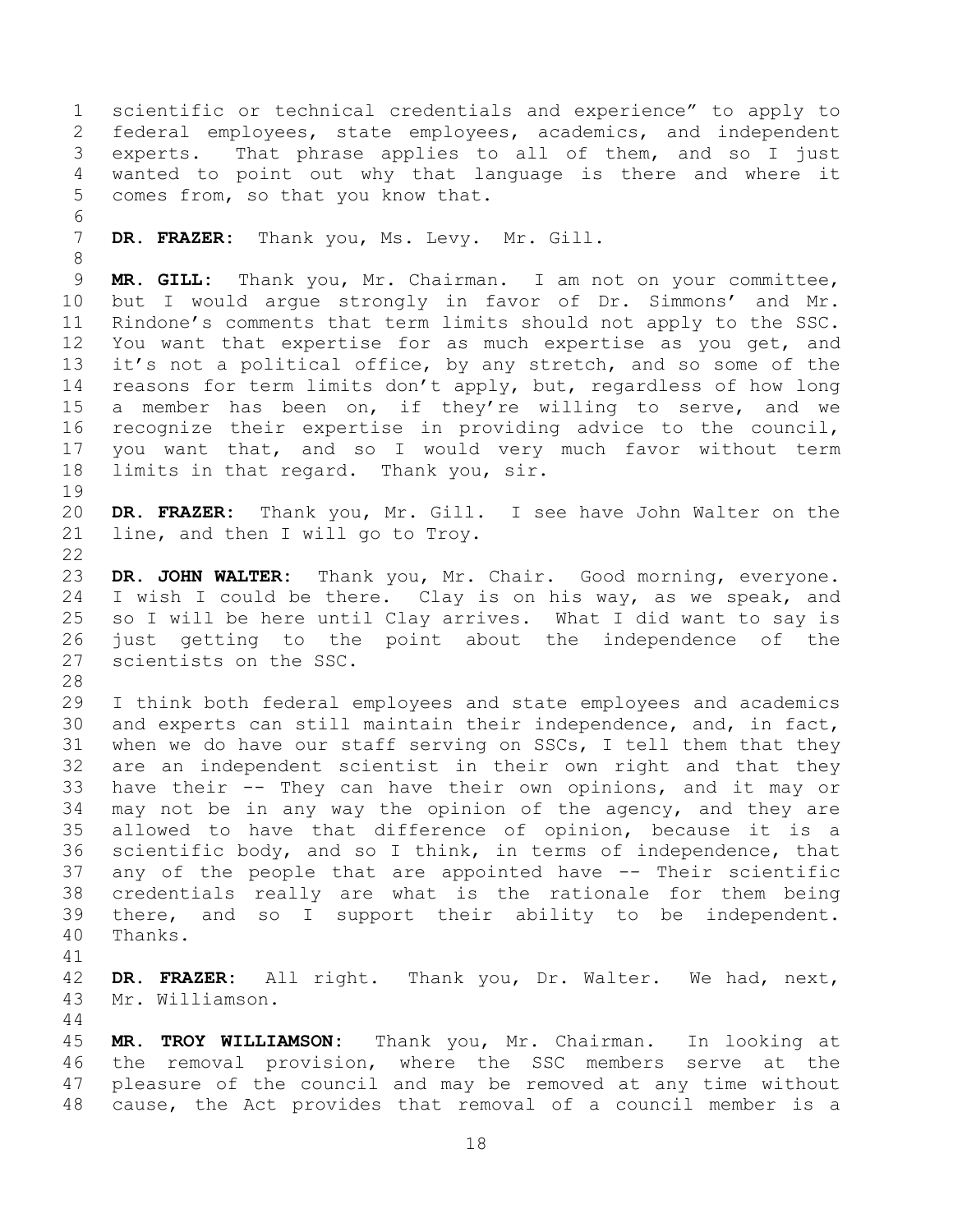little more convoluted process, and they can be removed, if I 2 recall correctly, for cause, and there has to be a statement and a two-thirds vote of the council, or something like that. Am I reading this correctly, that a simple majority vote will suffice to remove an SSC member? **DR. FRAZER:** Phil, again, I don't want to hone-in on your committee, but I think that would be the interpretation of the language as written. Correct? **CHAIRMAN DYSKOW:** I think that's correct, and this came up at the last meeting, in discussion, I believe, as well. Unless Carrie or Mara has a different opinion, I think that is correct. **DR. FRAZER:** It looks like both Mara and Dr. Simmons are shaking their head in agreement, and so we will go to Mr. Riechers. **MR. RIECHERS:** I am going to go back to the first question, J.D., and I am not going to speak in favor of no term limits as loudly as Mr. Gill did, but I will provide some history there. I do believe Mr. Gill certainly spoke to the history, and it's that we often don't get enough nominations, frankly, and/or qualified individuals, and so we often end up using the same people, from a discipline, time and time again. Then, once they start, many of them choose to stay in that role for as long as they can, but I will say that I think, as we try to think about bringing on new individuals and new people with some different thoughts, us as a council should work to see if we can't do that some more, because we're also kind of going a little bit past the thought that there aren't discipline bias that goes on as well and there is not a teaching from a set of individuals passed to their students and passed to their next colleagues and passed -- If it's a work environment, it's the same way. You can certainly have some of those instances where there is a train of thought, or a school of thought, that gets passed down, and sometimes it's good to have and look to maybe changing that somewhere along the way, or at least giving some other people an opportunity to bring in different opinions. **DR. FRAZER:** Okay. Thank you, Mr. Riechers. Phil, I am not seeing any other hands from the committee or non-committee members, and so it's back to you. **CHAIRMAN DYSKOW:** Thank you very much. I would just like to comment myself on this, and I think the reason this has become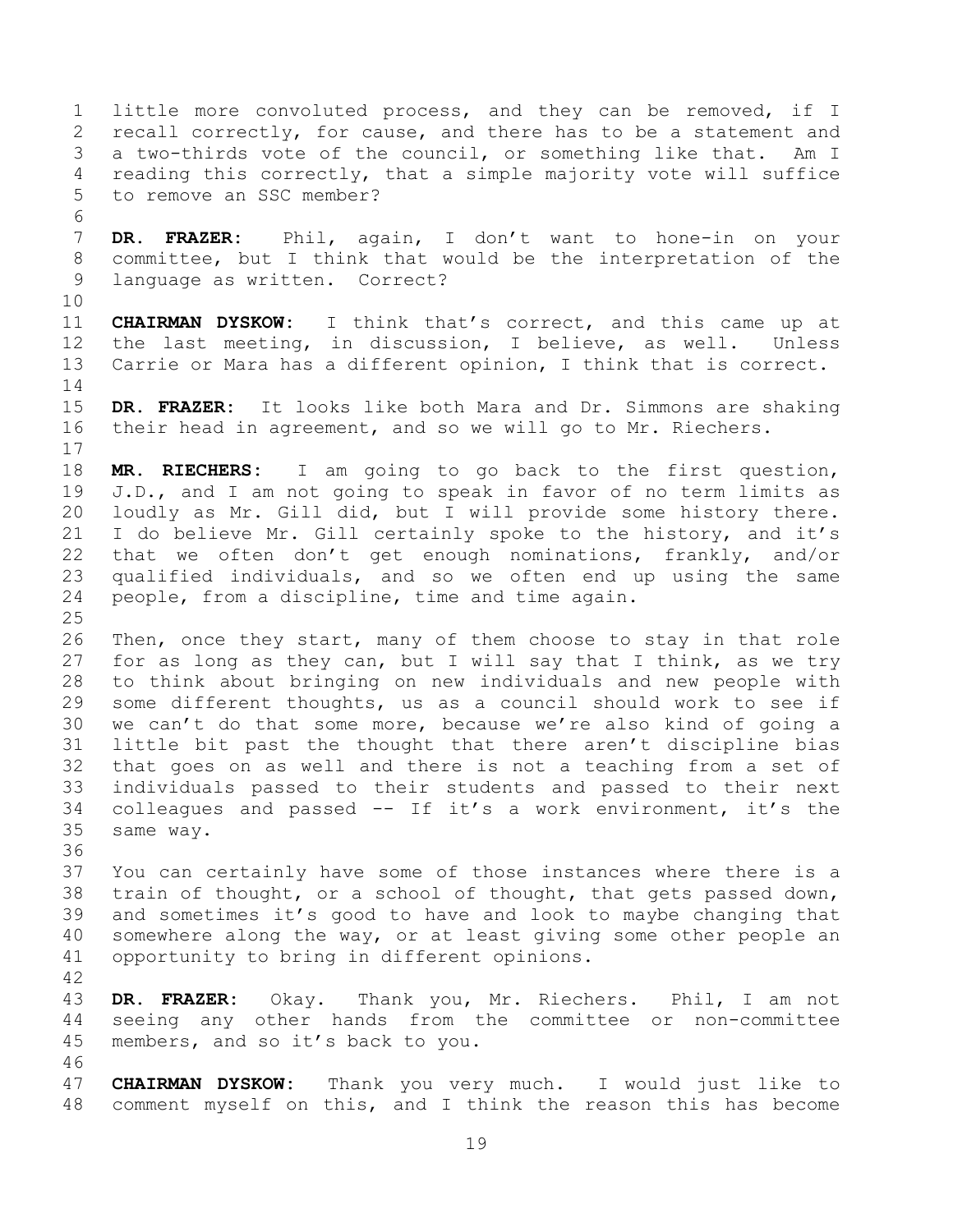such a talked-about concern is what happened with the SSC's recommendation involving the Great Red Snapper Count and whether that should be utilized to alter the whole process of evaluating Gulf red snapper biomass and everything else, and I think we all wonder whether that was a truly unbiased decision or whether there were influences in place that altered their final comments and recommendations.

 I think it's worthwhile to have this discussion, and I think anything we can do to make sure we maintain the scientific integrity of the SSC is important, and so it's a worthy discussion. That said, I think we can go on to the next item on the agenda, which is the SSC's Best Practices and Voting Procedures. Dr. Simmons.

<span id="page-19-0"></span>**DISCUSSION OF THE SSC'S BEST PRACTICES AND VOTING PROCEDURES**

 **EXECUTIVE DIRECTOR SIMMONS:** Thank you, Mr. Chair. That is in Tab G, Number 5. The committee reviewed a draft of this in June, and a lot of the language here is for the fleshing-out of what we have already in the SOPPs, which is somewhat limited regarding this process, and there is nothing in there about voting, and so what we're trying to do is further flesh that section out, and so this whole first portion is really talking about the Magnuson Act and the National Standards, particularly National Standard 2, dealing with best scientific information available.

 We have laid out a process regarding the SSC's participation in reviews and making recommendations, and the process with the SOFIs, and those SOFIs are now available on our council website. Previously, we did not post SSC members' SOFIs, appointed SSC members' SOFIs, but those are now -- That's a new policy, and they are posted on our website. 

 If you go down a little bit more, we have two specific bullets regarding the peer review process, and then you get into the meat-and-potatoes, which is about the motion and voting practices, and so this is slightly amended, and you can see we're struck through what the SSC's recommendations were on this particular section, and we have Dr. Nance here as well, to help us answer any questions, but, really, they just tweaked the language a little bit.

 When the SSC is acting as a peer-review body for a stock assessment or other study, an SSC member, or members, should abstain from any motions and voting on the issue of BSIA if they have served as an analytical lead or principal or co-principal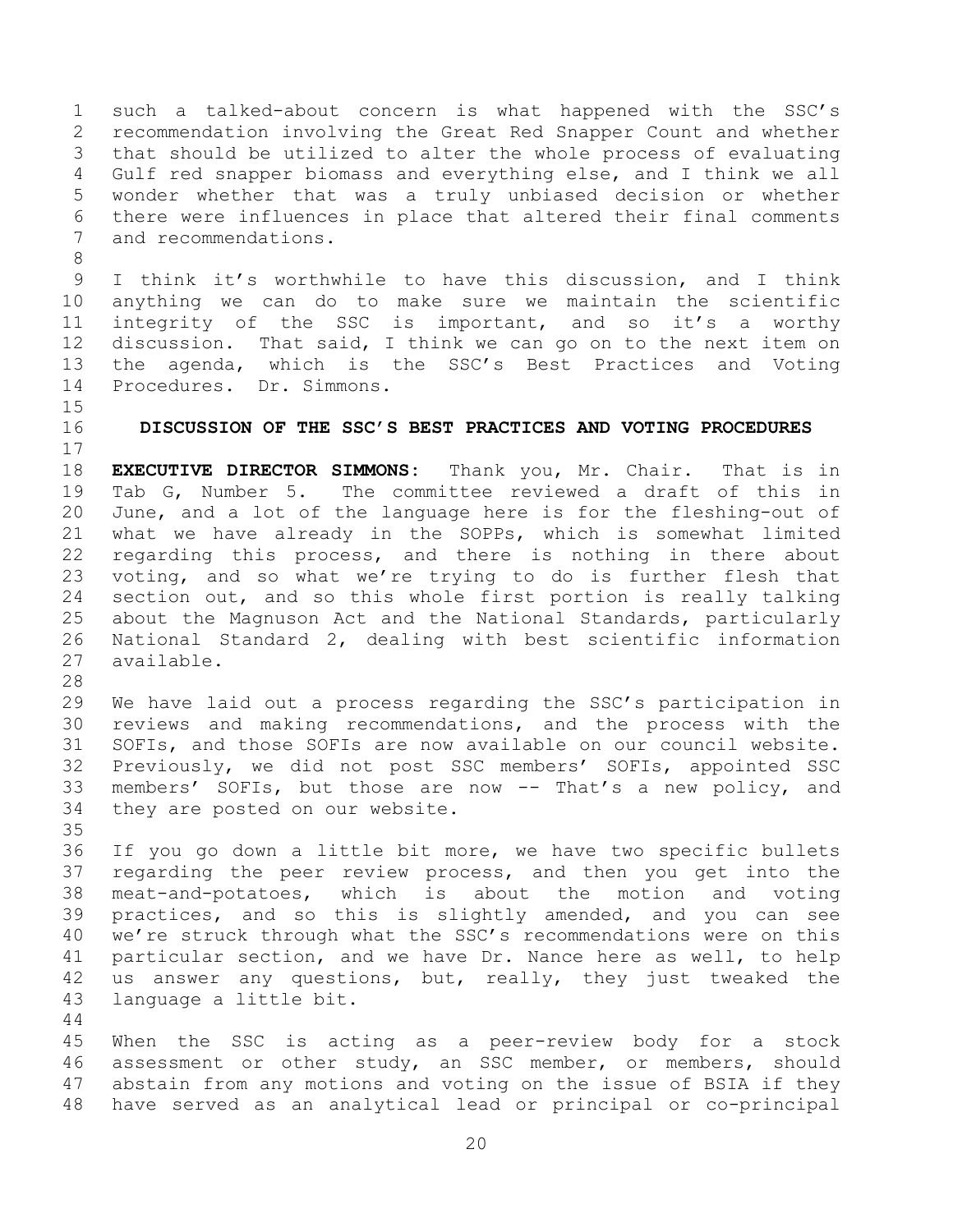investigator or had any direct participation as a member of the analytical team. They felt that those words and text were better -- They better described, perhaps, any event that could happen in the future regarding any types of reviews that would come before the SSC, and then they suggested striking that other language. Then the second part is what you reviewed before, which is, during the BSIA deliberations, the SSC member, or members, is free to participate in the discussion and answer questions and provide pertinent expertise and feedback to the SSC. After a decision has been reached on BSIA, the SSC member, or members, are at liberty to motion and vote on the remaining management advice, for example catch limits, appropriateness of allocation calculations, and decision tools developed to inform management actions. Mr. Chair, if the committee can provide any additional edits, or if they have questions, but we are looking for a motion to approve these, and, ideally, we would put them on the website, under the SSC section, and perhaps eventually include them into the SOPPs. Thank you. **DR. FRAZER:** Okay. Phil, I see a couple of hands. If you want me to go ahead now and pick on them, I will. **CHAIRMAN DYSKOW:** Sure. Go ahead. **DR. FRAZER:** General Spraggins. **GENERAL SPRAGGINS:** The only thing -- When I looked at this, a couple of things, and I understand the idea of a person having a lot of vested interest in it, and it's maybe just me not understanding as much about the SSC, but how many people are we talking that are that directly involved? Like, Dr. Stunz, I know you did this last, and maybe you can tell me how many that are involved that would be taken out of the vote. **DR. FRAZER:** Dr. Stunz, to that point? **DR. GREG STUNZ:** To that point, and thank you, Mr. Chairman, for recognizing me, and I'm not on the committee. General, in the case of the red snapper count, and probably others coming up, there is a large number of the SSC that are involved, and it's similar to our discussion earlier that there is only so much expertise throughout the Gulf, and so, while they should probably -- I agree with the way that this is phrased here.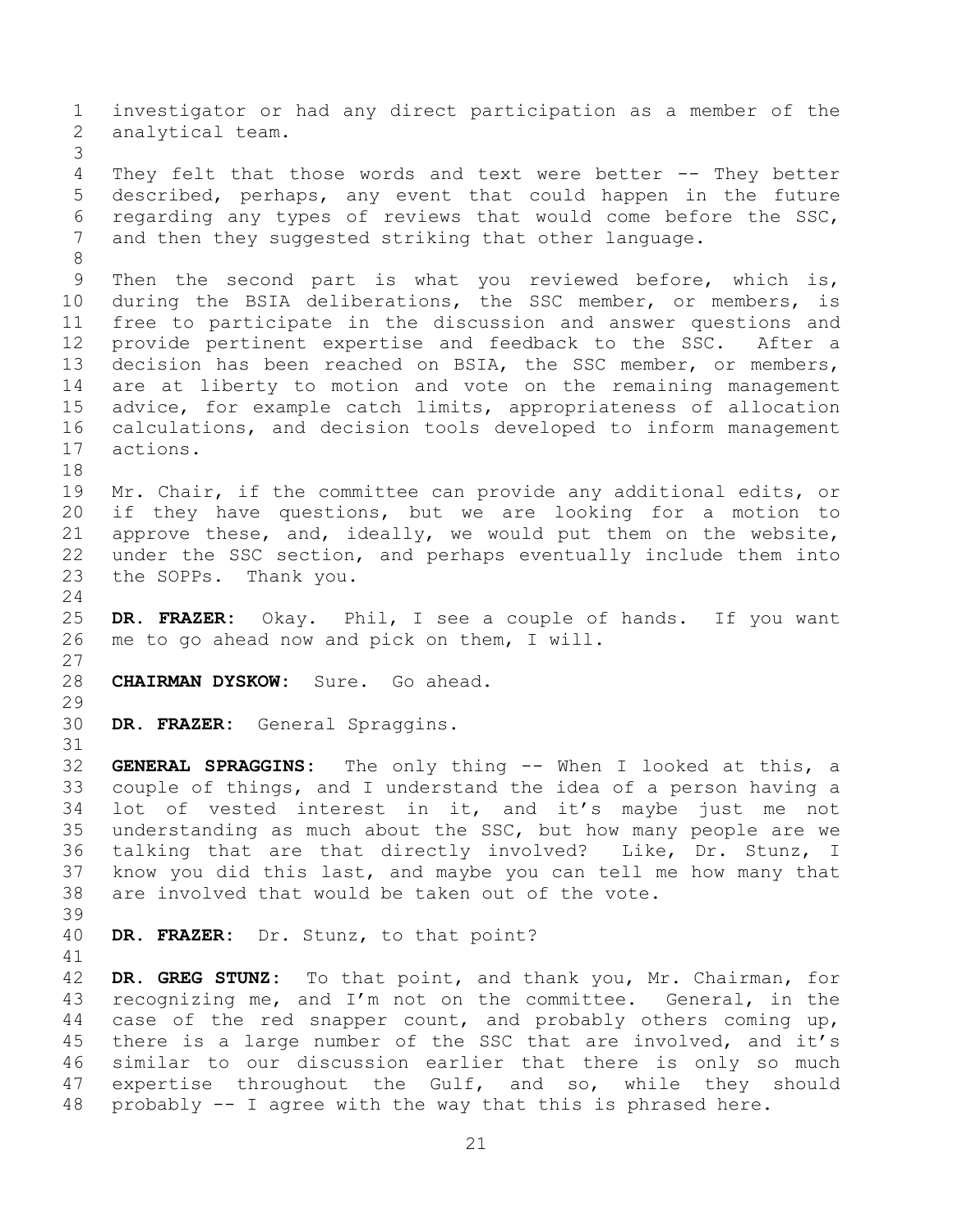When you're determining whether it's the best scientific information available, on a study that you have meaningfully contributed in, you probably shouldn't be voting on your own work kind of thing, but, once that occurs, then I think, at that point, you should be free to make any other decisions, once it's deemed the best available science, let's say.

 Then it's irrelevant after that point, and you're a role in that, and you should be able to make any decision on catch advice or everything that it says in this motion after that, 12 but, directly to your question, whether you're talking about the snapper count or other things, the amberjack count coming up and a bunch of others, yes, there is substantial expertise on the SSC that are collaborators or are meaningful that would exclude them or have some type of conflict in this situation.

 **GENERAL SPRAGGINS:** I guess my question is -- Thank you, sir, and Mr. Chairman, but I guess my question to that is, if we take those out of the vote, how many do we have left? I mean, there's only seventeen members, and a lot of you are sitting there working on this, which I know -- I'm talking to you, because I know about the last thing that you worked on, but I guess, when you take that many out of it, are you really getting the best vote?

 **DR. FRAZER:** We're going to go to Dr. Stunz and then to Mr. Rindone.

 **DR. STUNZ:** Yes, General, and that's a very good point, and that's an issue that I had with the last round, is that, all of a sudden, you take the expertise out of the room, and kind of why we were having some of that discussion before, and I don't really know, necessarily, a way around that, but what it means is individuals that maybe are not quantitative, that are like let's say anthropologists or others that may not be fully understanding the quantitative side, that are on the people side, making the decision for that, and so that -- I don't know how we overcome that.

 I mean, certainly, you don't want people voting on their own work, but you still want to have enough expertise left in the room that can make a viable determination on best scientific information available, and so, unfortunately, I don't have a good solution to that, but I would predict that, with the new studies coming out, we're going to be on a very similar situation on these other studies coming up, and so I don't know, Tom.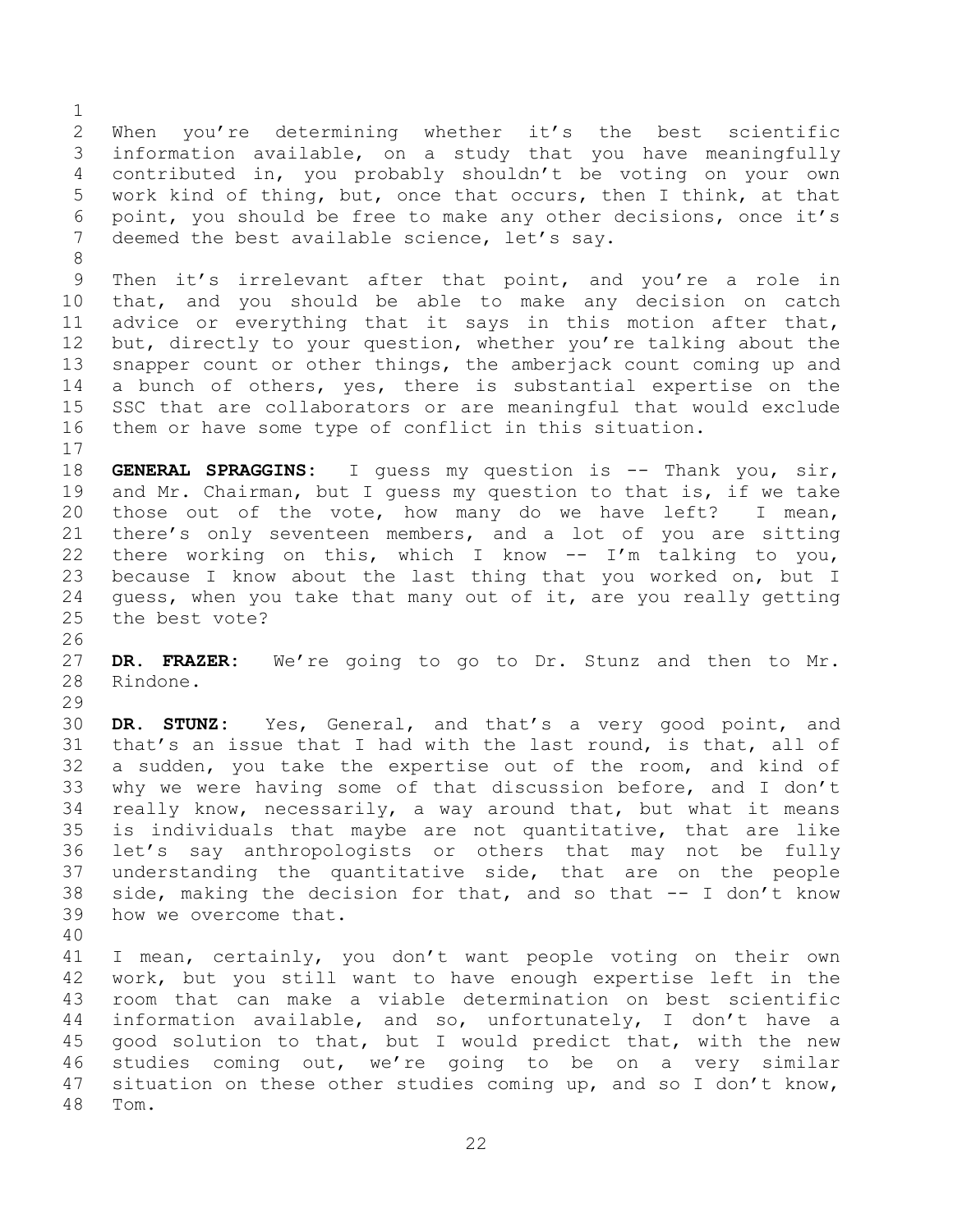Maybe you sort of see ahead of time and run that through the council and say, hey, you know, it's going to take out a third of our scientific quantitative fisheries people, and what do we do? You know, I think we can be flexible, to make sure we still have that expertise.

 **DR. FRAZER:** We've got a couple of comments coming up that I think will help address that point, Greg, and, Ryan, if you don't mind, I would like to give Dr. Nance an opportunity. For those of you who don't know, Dr. Nance is the recently-elected chair of our SSC, and so, Jim, if you want to come up and have a little chat. I saw your hand go up there in the back. 

 **DR. JIM NANCE:** Thank you. It's nice to be able to be here today. You know, we talked, at our SSC meeting a couple of weeks ago, and we spent a little time talking about this, but we want to make sure that each individual on the SSC has the opportunity to discuss the things that are brought before our membership.

22 We want to make sure, also, that, if you have been -- We've worded this so that we want the most individuals to be able to 24 vote on each item that comes before us. Now, when you're the analytical lead, or a principal investigator on a certain portion of a subject, then you need to not be able to vote on that particular item.

 If you have provided data and provided input, those types of things, you're still able to do that, and we had a big discussion on that, and so we tried to work this so that as many people could vote on each item as possible. 

 For the red snapper count, for example, you had many different studies, and so I would see no problem with being able to vote on certain sections of that if you were not a lead on that particular section, and so that's from the SSC's standpoint.

 **DR. FRAZER:** All right. Thank you, Dr. Nance. All right. Mr. Rindone, real quick, if you want to weigh-in, and then we'll go to Mr. Dugas.

 **MR. RYAN RINDONE:** Sure. Thank you, Mr. Chair. There are three individuals on the Standing SSC that we would predict would be precluded from voting on whether or not the study itself is the best scientific information available, in that respect, and then, like Dr. Stunz talked about what's on the board, after that, they are free to vote on anything and everything that is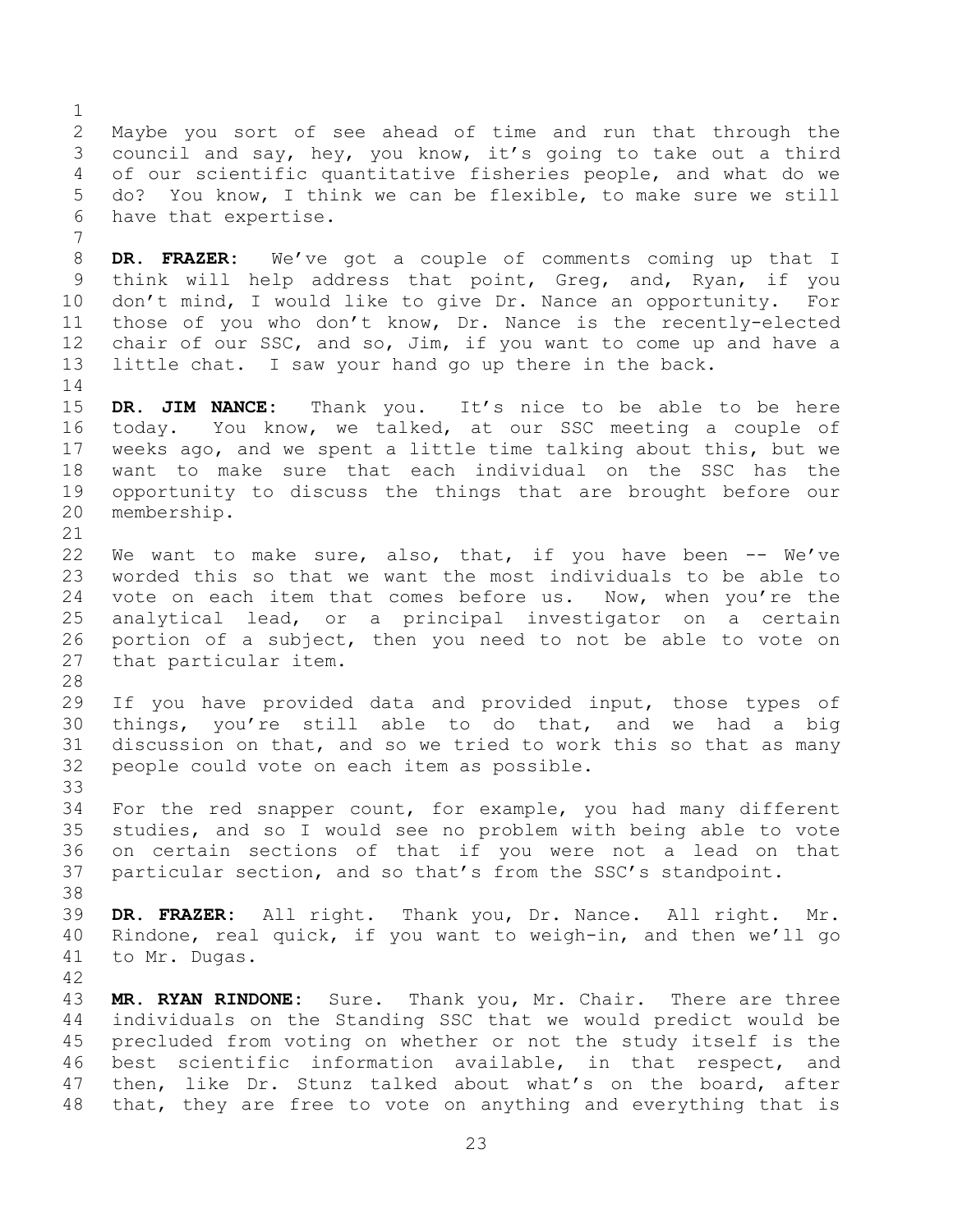related that comes after that decision.

 For the study from LGL Ecological Associates for the State of Louisiana, I have to double-check, but, right now, I think it's just one person from the Standing SSC that would be precluded from that, and, in these circumstances when there are some number of SSC members who might be removed from the voting pool, if you will, for a particular motion about BSIA, the council has several special SSCs, which, again, these are populated with people that are very good at specific things, but that's not all that they're good at, and I'm sure you guys remember me talking about some of these CVs from these esteemed scientists that we appoint to our SSCs, and we have some very intelligent and multidimensional folks that we could bring in from the special SSCs to help with these reviews, and it's certainly the council's prerogative to do that. Where a shortage may be seen, we can supplant that with expertise from some of our special SSCs.

 **DR. FRAZER:** Thank you, Mr. Rindone. I think the point here is that there's a fair amount of flexibility. I think, to Dr. Stunz's point, I think that, if there's a recognizable issue, or potential issue, you want to get ahead of that and be able to take advantage of some of the expertise that you might have on one of the other special SSCs, or get into the consultant realm, if that's necessary, and so I actually think we're in good shape. It takes a little bit of communication with the SSC Chair and the chair of the council and the council's Executive Director to make that happen though. Okay. I see Mr. Williamson.

 **MR. WILLIAMSON:** To Dr. Nance's point of allowing people who are in other parts of the study to vote on parts that they weren't directly involved in, I think disclosure is the key point here. We all fill out financial disclosures, and particularly, I would think in the commercial sector, we have folks that are voting on issues that may directly or indirectly affect their position in the commercial sector, and so I would be in favor of letting the majority, where possible, of the SSC members vote on issues.

**DR. FRAZER:** Dr. Simmons.

 **EXECUTIVE DIRECTOR SIMMONS:** Thank you, Mr. Chair. Just a reminder that this is just voting on the BSIA portion, right, and so, if you're directly involved in the study, voting on the BSIA portion. Once that has been deliberated, then they are 47 free to vote on the management advice, right, once that has occurred, and that's essentially what we're trying to lay out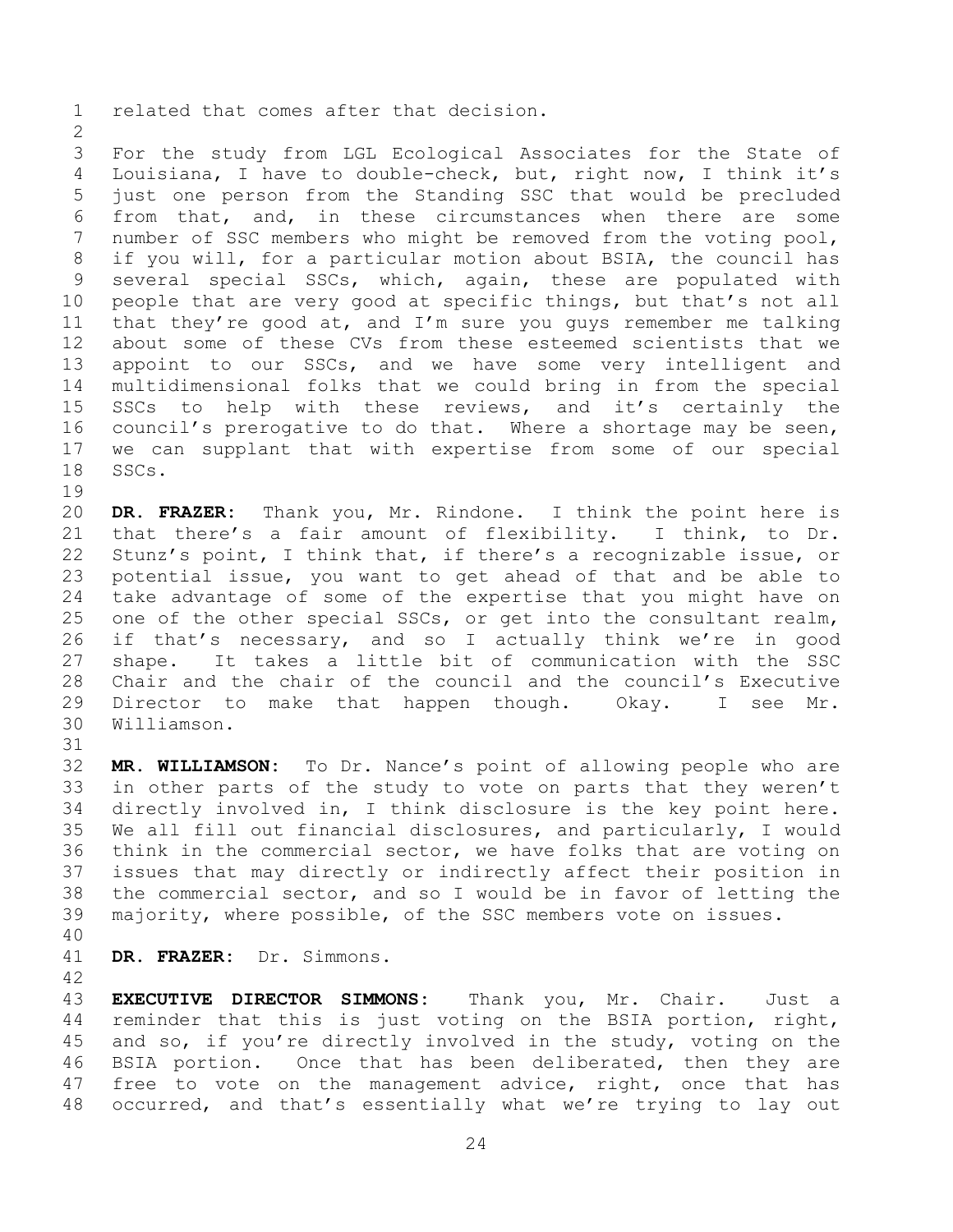here. Recall that both your standing and your special SSCs -- We convene them together, and they vote together, and so there's not just the sixteen voting members on the Standing SSC. There is the Reef Fish Special SSC, obviously, that's involved, and sometimes the Socioeconomic and the Ecosystem. Everyone else that may be involved for a particular agenda item would also be voting together with the Standing SSC. As I think Mr. Rindone mentioned, we brought in three consultants for the Great Red Snapper review, and they provided some very comprehensive quantitative advice, and I think that was very informative to the SSC members, and so we did bring in outside experts, and the folks that were involved in the Great Red Snapper Count were able to comment and answer questions. I do have a little bit of pause about, I guess, letting different PIs that are on one larger study vote on different pieces, and I think we need to think about that a little bit more holistically and work with leadership and come back to the council with a plan on that. Thank you. **DR. FRAZER:** General Spraggins. **GENERAL SPRAGGINS:** I totally understand, and thank you, Mr. Chairman. I totally understand everybody's viewpoint here, but I, like Mr. Williamson, I think my question is, when you read down in this section here, when you get right before the stricken part there, and it says that, if they have served as the analytical lead or principal or co-principal investigator, and what if we took out "or had any direct participation as a member of the analytical team"? My question is, there, is I can understand the lead and the co- lead, that those people should not have a vote in the situation, but there is so many people that are involved in this other part of it that would have some form of a -- Some type of participation that it may eliminate them, and I am just worried about that. I mean, once again, I totally understand that we don't want to skew something one way or the other, and I totally understand that, and I understand that we need to try to find the best way 45 we can to be able to make this vote a viable vote, and it's just a thought, and I don't know. Maybe that's where I am caught up with it, and maybe Mr. Williamson is caught up with it the same way, but it's just a thought.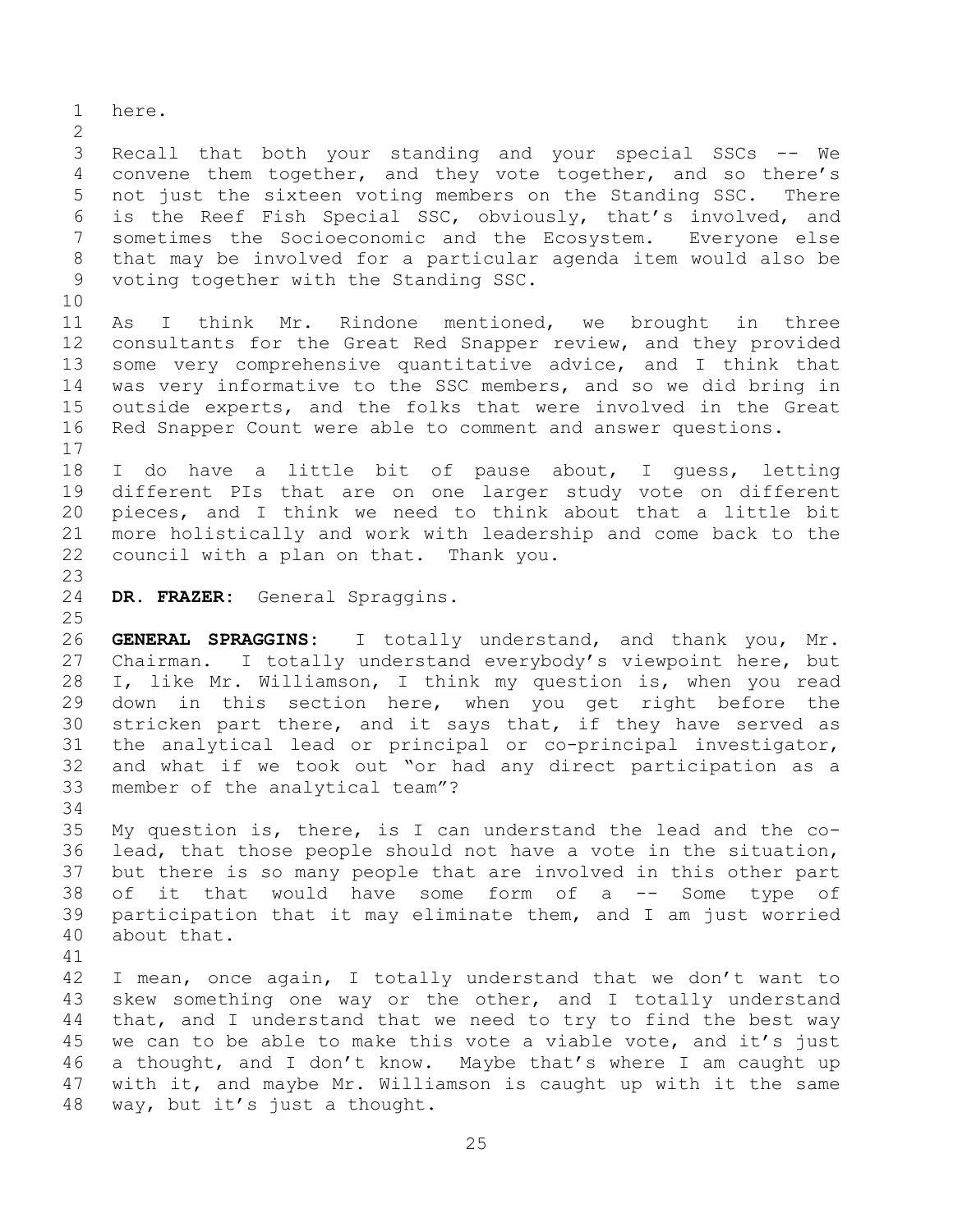**DR. FRAZER:** Dr. Stunz.

 **DR. STUNZ:** Thank you, Mr. Chairman. Two points, one to General Spraggins. I am not on the committee, and so I can't -- But I think that would be fine. Typically, how we do this in science, in terms of conflict of interest, is it would be the PI, or the co-PIs, that would be the ones in charge that would have that conflict, and so that really wouldn't be an issue. I don't think it would have mattered so much in this situation, because most of those folks were indeed co-PIs anyway, but, on the other things, I think that would clean it up, because, typically, the ones that you're referring to, General, didn't have that much of a role, and they might have just provided some statistical expertise and that was it. Tom, back to the real sort of point here, and I think what happened using the snapper count as an example, is everyone, I think, that was around the table in the SSC recognized the key vote of the best scientific information available and abstained from that vote, because of the conflict, and so the vote occurred, and it was blessed, or whatever, as the best scientific information available, but that is where the confusion then came in. Everyone understood they shouldn't be voting on that, but then 28 the next vote was about catch advice, and that vote was very close, and that was -- I don't remember now, but it was coming down to just one vote from a failed motion or something, and so it was those votes, in that case, that mattered, because there was folks confused of were they out of voting for the whole process or was it just that. I think, Carrie, what would really help, going forward, is that communication of what we're doing here. It's very clear, and it's very explicit, and no on the best scientific information available, but, after that, you're free to vote how you want, and then, of course, determining how many will be left over, based on who is co-PIs and who is not, and I think the way we worked it with the independent consultants coming in, who would have more knowledge than probably most of the SSC, because they carefully evaluated it, was a perfect way to ensure that you have the expertise in the room, but, Tom -- 

 Sorry that I'm going on, but just a lot of pre-planning and communication would go a long way, and that's because this was the first time of some massive study coming through, and we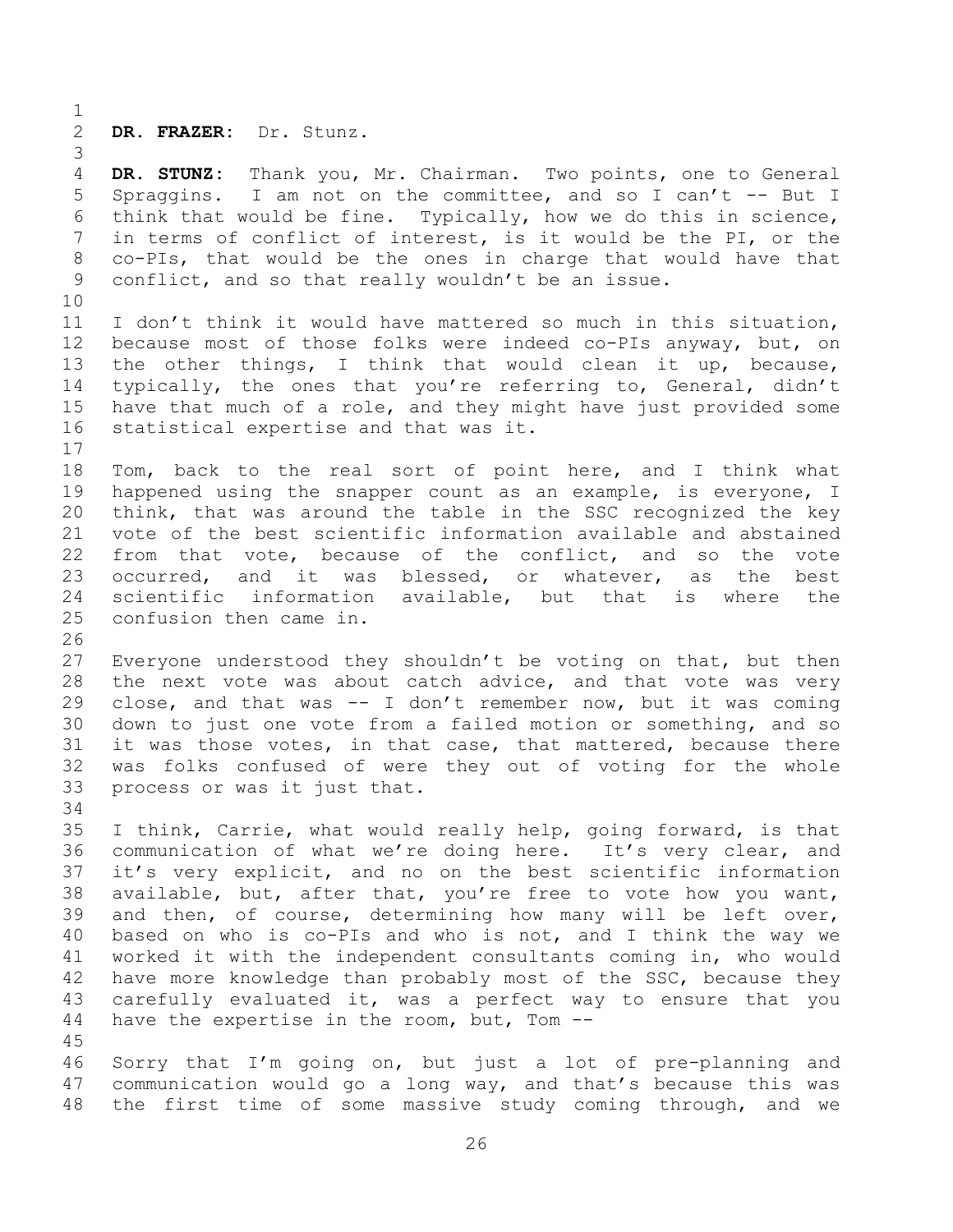probably weren't as prepared as we should have been, but that's to be expected. **DR. FRAZER:** Thank you, Greg, for those comments, and I see, again, that Dr. Nance has his hand up, and I would like to give him an opportunity to weigh-in. **DR. NANCE:** Thank you. I think, last time when we were voting on that, there was confusion on who could vote for what, and I think this language greatly enhances that. When we're voting on whether it's the best scientific information available, you need to preclude yourself from that vote if you are a participant on that study, and I have not seen any time on the SSC, that a person felt like they had an issue, that they didn't abstain. The other part is, once we voted on whether it's the best scientific information available, you have free rein to discuss, to vote, to make motions and things like that, and I think this language allows that to be commonplace, where you know, as an SSC member, what you're able to do, and so I appreciate this language, and we did talk about that, whether you were an analytical lead in the investigation, and we talked about that for a while, and that's why we put that language in, because, whether you're a principal investigator or a co-investigator, there are other times when you may be an analytical lead in that. You're not maybe the lead investigator, but you're an analytical lead, and so that's why that language is in there, also. **DR. FRAZER:** Thank you, Dr. Nance. I see Ms. Bosarge. **MS. LEANN BOSARGE:** Yes, sir. Thank you, Mr. Chairman. I kind 33 of wanted to touch on that topic, and I'm not on your committee, and so thank you for allowing me to speak, that Greg was talking about, and I think he's right. I think everybody kind of went along with the process and understood it and recognized that it is the best path forward, when people didn't vote on that BSIA motion if they had been a substantial participant in that study, and I think he's right 41 that the confusion kind of came in after that, and, honestly, it was a situation that I had never contemplated before, and so what happened is that that motion -- In other words, they didn't bless it as the best scientific information available, and we have had situations in the past where we've run into that. 47 I think gray trigger, right, the gray trigger stock assessment, and what happened there was it was kind of a hybrid motion,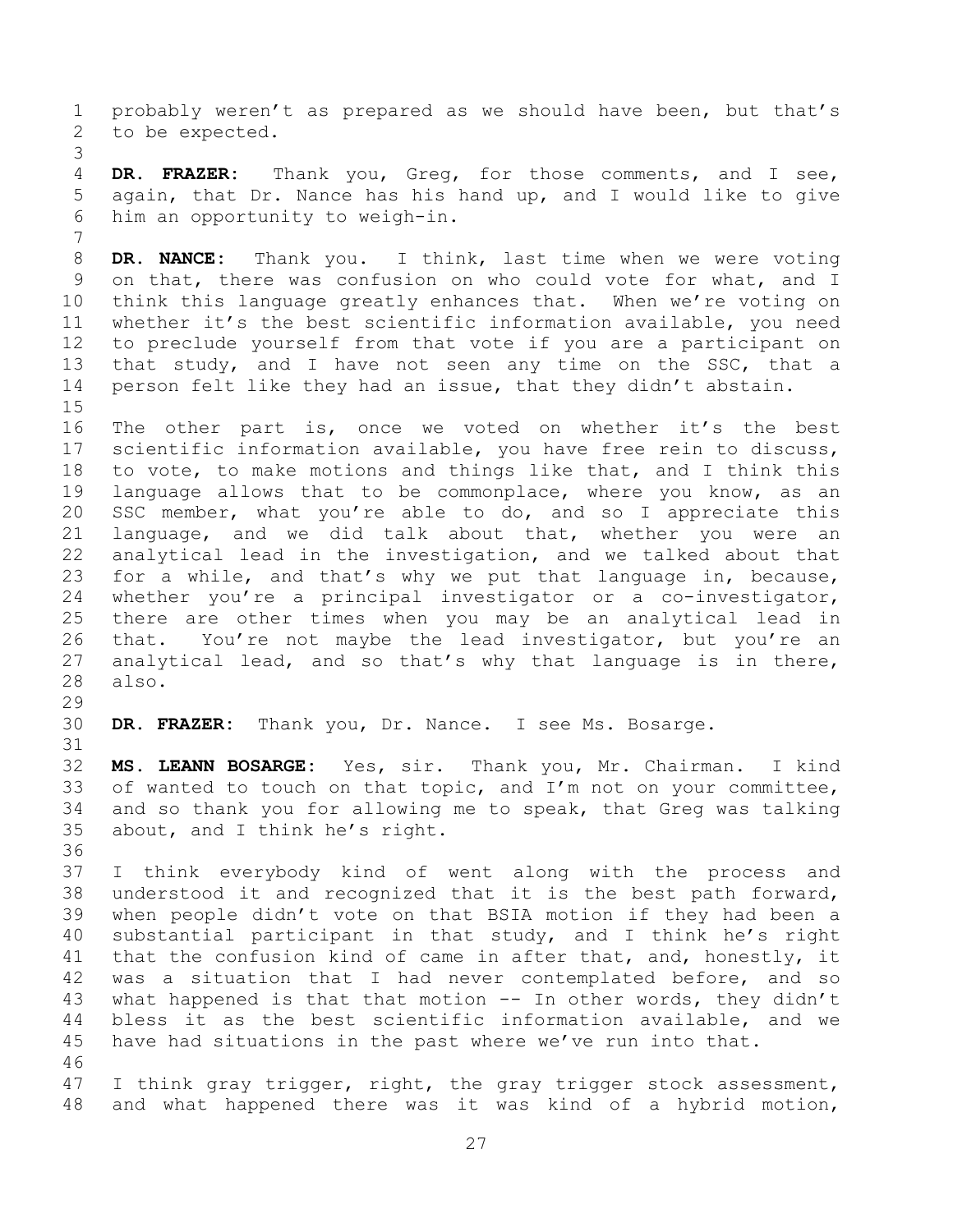where the SSC said, okay, it's the best scientific information available, but we don't feel it's suited for management advice. Well, what we realized, after they passed that motion, was that 5 those two things are actually not -- They're inseparable. If it's BSIA, then it's useful for management, and so it has to be used in management. Well, with the Great Red Snapper Count, so it wasn't initially blessed as BSIA. However, the next motion, or the next topic, where you went into setting catch levels and ABCs and such, OFLs and ABCs, it would be -- Those motions actually utilized it in the same fashion, right, and it was being used for management advice. It would be the equivalent of having say a federal stock assessment that we said it's not BSIA, but we're going to take the catch level recommendations and use it. I think that's where the confusion comes in, and that's where the discussion has to go a little further. We understand the recusing yourself on BSIA if you've had a substantial role in the study, which you're laying out well, I think, in this paragraph that you have here. However, what happens when you have a motion that is essentially the same thing coming up next? If you don't bless it as BSIA, but then the next motion uses it for management, do you continue to recuse yourself or not, because you're essentially voting on the same thing. Once it's BSIA, I get it, if you vote yes, but, if you don't, then you essentially attack it in a different manner that uses it as such, and what do we do then? **DR. FRAZER:** Okay. Thank you, Ms. Bosarge. Mr. Strelcheck, do you have your hand up? **MR. STRELCHECK:** Thanks, Tom. I'm not on the committee, but I do want to just voice my support for the language. I do agree that there was a lot of confusion at the previous SSC meeting, and I think we're presented with a fairly new and novel challenge with regard to having the SSC review such comprehensive studies and make determinations about best scientific information available. Yes, they do that with stock assessments and other things, but, a lot of times, these studies go through the SEDAR process, first and foremost. One, I think, maybe broader question that we should think about discussing is just kind of how the process worked and operated and if there is any thoughts in terms of kind of separating the determination of a large comprehensive study like this from the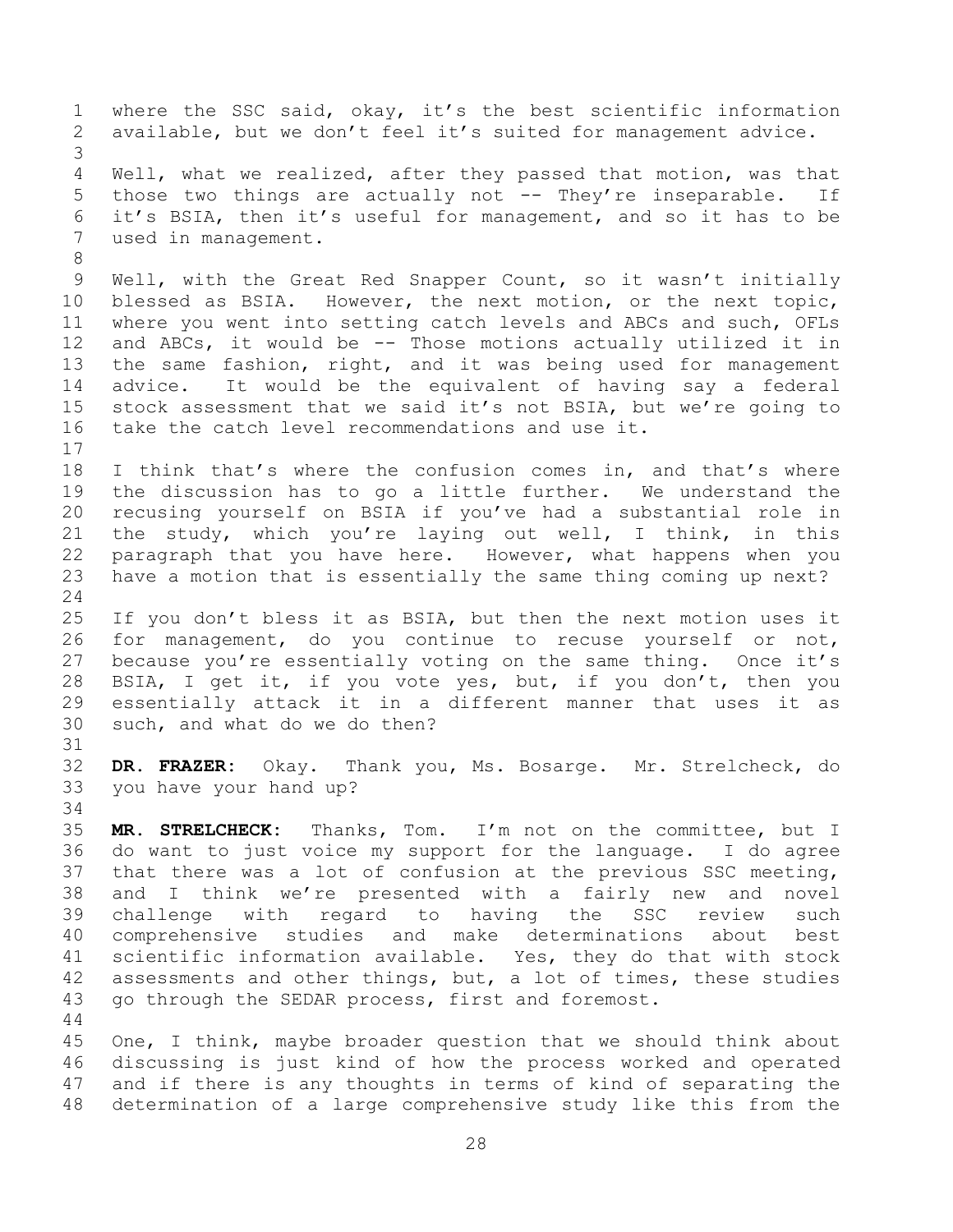SSC's review and that they are essentially doing the second part once that peer review has already happened and it's been determined to be the best scientific information, typical of kind of how a SEDAR stock assessment process works. Because this is so new and novel, obviously, that kind of changes things of why we're talking about it, but I think that's 8 the added challenge here. With that said, I didn't -- I think the vote, with regard to best scientific information available with the Great Red Snapper Count, was not a limiting factor here. Really, the controversy surrounds the second component of this 14 and the confusion surrounding who can or can't vote, ultimately, on management decisions, and so I think this provides important clarity to that component of the decision-making process. Thanks. **DR. FRAZER:** Dr. Stunz and then Ms. Levy. **DR. STUNZ:** Thank you, Mr. Chair. One suggestion that might help, and, Dr. Nance, maybe, you as the chair, you know how we have sort of procedural cookbook motions when we're taking final action on an amendment, and they are very -- I don't know what you want to call it, but they're boilerplate-type motions, and maybe that's the suggestion. 28 When you're acting on a stock assessment, or whatever it happens to be, even outside of these studies, you have a prescriptive vote that determines the best scientific information available and don't clutter it with other things that make it confusing. You, procedurally, get that vote out of the way, and then you move on to everything else, and then, Andy, maybe that would make it very clear that, okay, or to Leann's questions that she had, and it's very clear that you just voted on the best scientific information available. Okay. That's over, and then you move on, and so it's more of a procedural thing, Tom. That would actually help with the communication of that. **DR. FRAZER:** Thank you for those comments. Mara, I'm not sure if you still had your hand up or if I incorrectly saw it. **MS. LEVY:** Thank you. Well, just to point out that this is -- I mean, this is supposed to be limited to when the SSC is acting as a peer review body, right, and so the SSC does a lot of things that may not be considered a peer review, and this comes from the fact that the National Standard 2 Guidelines talk about peer reviews and say that members of a peer review cannot have a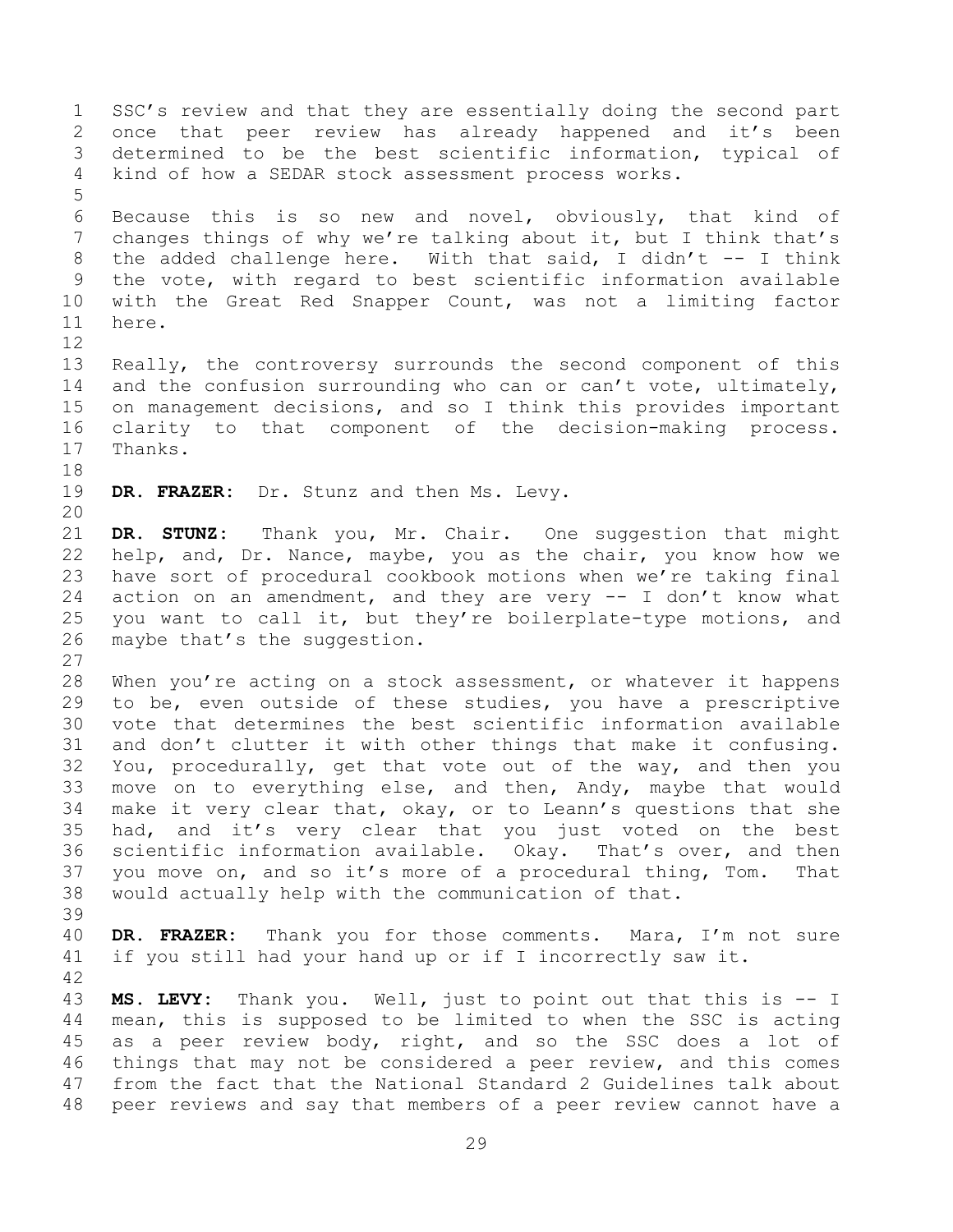conflict of interest.

 It's narrower, and, obviously, the council is deciding what the scope of a peer review is and whether that is what the SSC is doing, but this recusal stuff and this not participating in the vote is dealing directly with the peer review process.

 **DR. FRAZER:** That's a good point, Mara. Again, I think there's been a -- Dr. Simmons, real quick.

 **EXECUTIVE DIRECTOR SIMMONS:** Thank you, Mr. Chair, and so I think what we could do, from what I am hearing from the committee members, and Ms. Bosarge in particular, who is not on the committee, and I understand, but what we could do is we could bring back at Full Council -- We could kind of separate these a little bit more, perhaps some returns, and make it more clear that these are two different voting processes, and then add a couple of sentences in about if, during BSIA deliberations, the SSC cannot reach a recommendation on BSIA, then X, Y, or Z happens. If it is reached, then you move on to the management advice, and so we could try to flesh that out a little bit further and bring that back to you at Full Council, if that's what the committee would like to see.

**DR. FRAZER:** Mr. Dyskow, I am going to turn it back to you.

 **CHAIRMAN DYSKOW:** I think that makes perfect sense, because I don't know that we can reach a motion with the information we have, and so I think what Dr. Simmons recommends is the right thing to do. 

32 Before we move on  $-$  We're way over our time, and I am trying to be a good manager of that time, and, before we go on to the audit report, one last item, because we have Mara on the line, is I would like to see some sort of a criteria, on the record, of how the council needs to act if they don't agree with the recommendation of the SSC, and what is the process that we have to go through to justify an alternative action from the recommendation of the SSC?

- 
- **DR. FRAZER:** Ms. Levy.

 **MS. LEVY:** I don't think you're going to like my answer, just because it's not going to be a definitive like procedure. You have to develop the record as to why you're taking a different path and how that's based on the best scientific information available.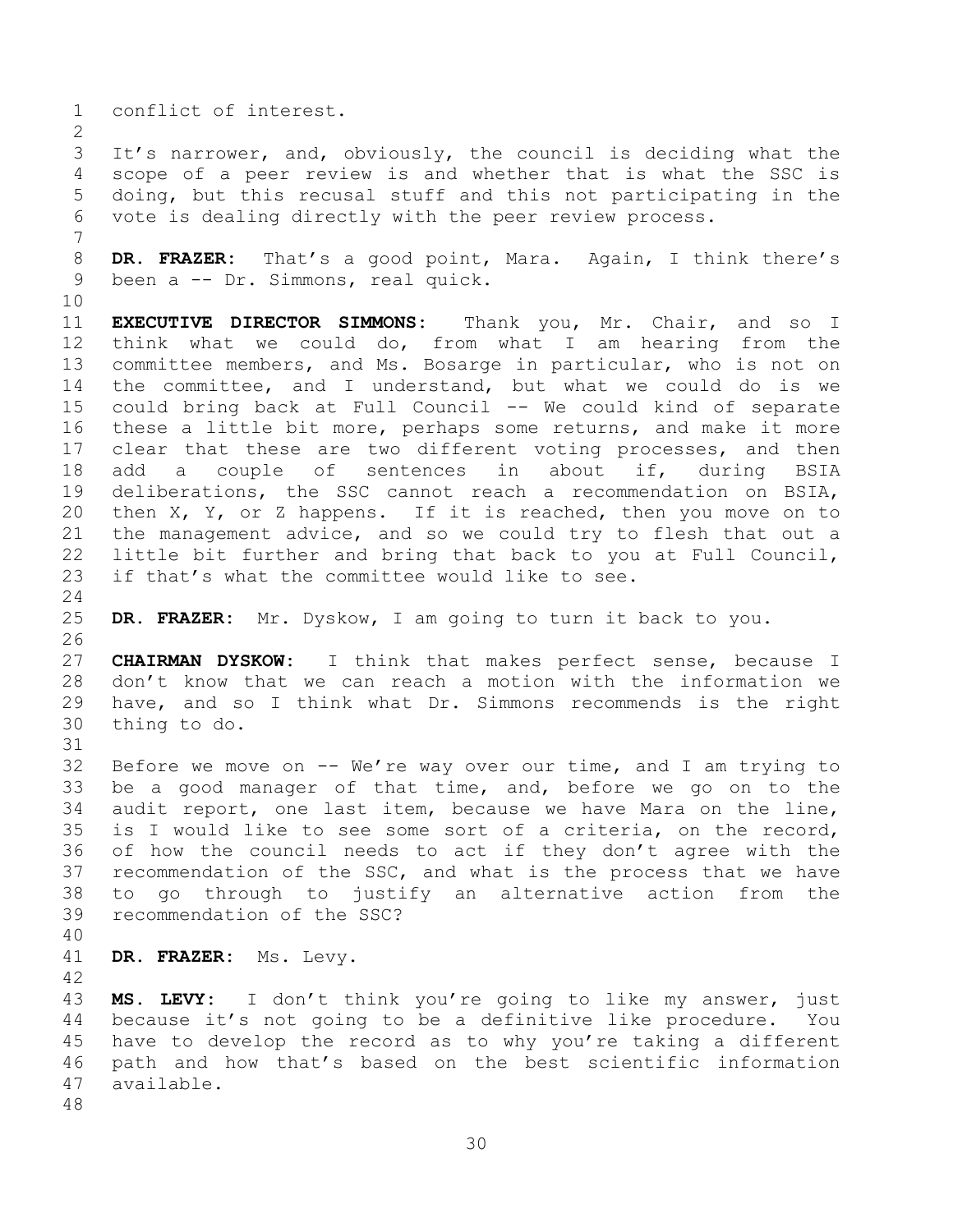<span id="page-30-1"></span><span id="page-30-0"></span> **DR. FRAZER:** Thank you, Ms. Levy. **CHAIRMAN DYSKOW:** Thank you. That makes perfect sense. If we have no more discussion on this issue until we proceed to Full Council later in the week, perhaps we should go on to the audit report, and I believe Beth Hager is going to lead this discussion. **DR. FRAZER:** Beth. **PRESENTATION OF THE 2019-2020 AUDIT REPORT MS. BETH HAGER:** This material was presented, and it's Tab G, Number 6, and this is the results of our biennial audit, and it's the summary report that basically states that we have an unqualified opinion, and we didn't do anything wrong or bad, and there were no significant errors, and there were no errors that they could find, or anything to report. Then we have a summary of the results of the biennial expenses on page 5 that compares basically what we spent in the last two years, for 2019 and 2020, with the last two biennial audits, and 23 that's it. It's short and sweet and very good. **CHAIRMAN DYSKOW:** Are there any questions regarding the audit report? If there are none, we will go on to the next item. The next item is the Discussion of the SSC Stipends, and, Beth, you're going to be leading us off on this one as well. **DISCUSSION ON SSC STIPENDS MS. HAGER:** Yes, sir. In Tab G, Number 7, staff have prepared information in response to the request from the Vice Chair in June about information and projections on the SSC stipend rates. We have created an estimate of costs for the 2021 period, based on potential changes to the SSC daily pay rate. The table is displayed here at the top of the page, and just some history here, and we started paying a stipend to SSC members for participation in meetings in 2009, and the original stipend rate was \$250 a day. The rate increased in 2014 to the current \$300 per day. Meetings held via webinar for less than four hours are paid at a half-day rate, and we do not currently pay for travel days or meeting prep time. State and federal employees serving on the SSC are not eligible for stipends. Now, while the stipend rates and pay processes do vary between other councils, most councils pay their SSC members \$300 per day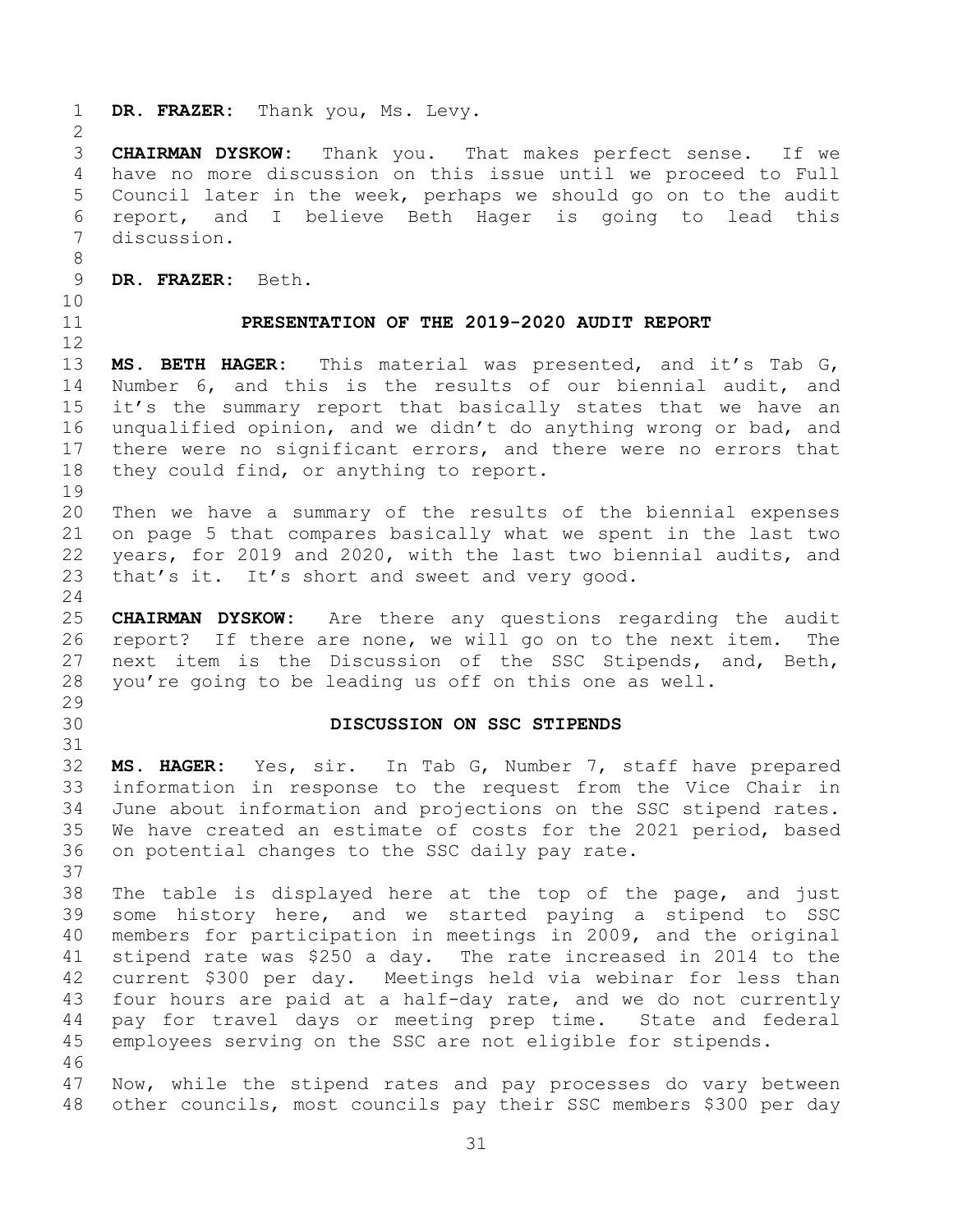for full-day meeting participation. The average daily rate for councils is actually \$308 per day, and so we're right in the average there, at the moment. So far this year, we have expended \$30,929 towards the \$64,800 that is in the 2021 budget for SSC stipends. As shown in the first column of the table at the top of page, and based on the current schedule of planned meetings, we anticipate spending most of the remaining budget this year, if we are keeping the rate at \$300 per day. The top table also illustrates what effect changing the daily stipend rate would now have on the estimated year-end costs for 2021, based on different rates between \$325 and \$400 per day, 15 and so, if we were to change the rate, that's what we would see, potentially, at the end of the year on the budget. Then, if we flip down to the next paragraph, we've made a projection for the next three years, based on the planned meeting activity from our original five-year budget, and this indicates that the cost of each \$25 per day increase in the rate would result in a total annual increase of about \$5,400 in that budget line. It could require an increase to the SSC stipend budget of between \$5,400 to \$22,000, just depending on the year and the amount of the stipend rate change, and these are generous estimates. In years of lower activity, or during less meeting days, we have historically spent less than what was budgeted. If we scroll down just a little bit, we have another table down here at the bottom, and it shows that, in 2016 to 2019, we actually ended each year underspent in the SSC budget line item, by an average of about \$16,000, or 29 percent. At this time, staff is comfortable with an increase of up to \$350 per day, if the committee wishes to do this. If the line item becomes overspent, we might need to adjust the budget in future years, and staff also suggests that, if the council approves the stipend increase, it would be with the caveat that this is based on funds availability annually. Does anybody have any questions about the information that we presented? **DR. FRAZER:** Mr. Diaz. **MR. DALE DIAZ:** I am not on your committee, and Ms. Hager did mention that I brought it up at the end of the last council meeting, and my sole reason for bringing it up is it has not

been looked at since 2014, and I do not have any direction or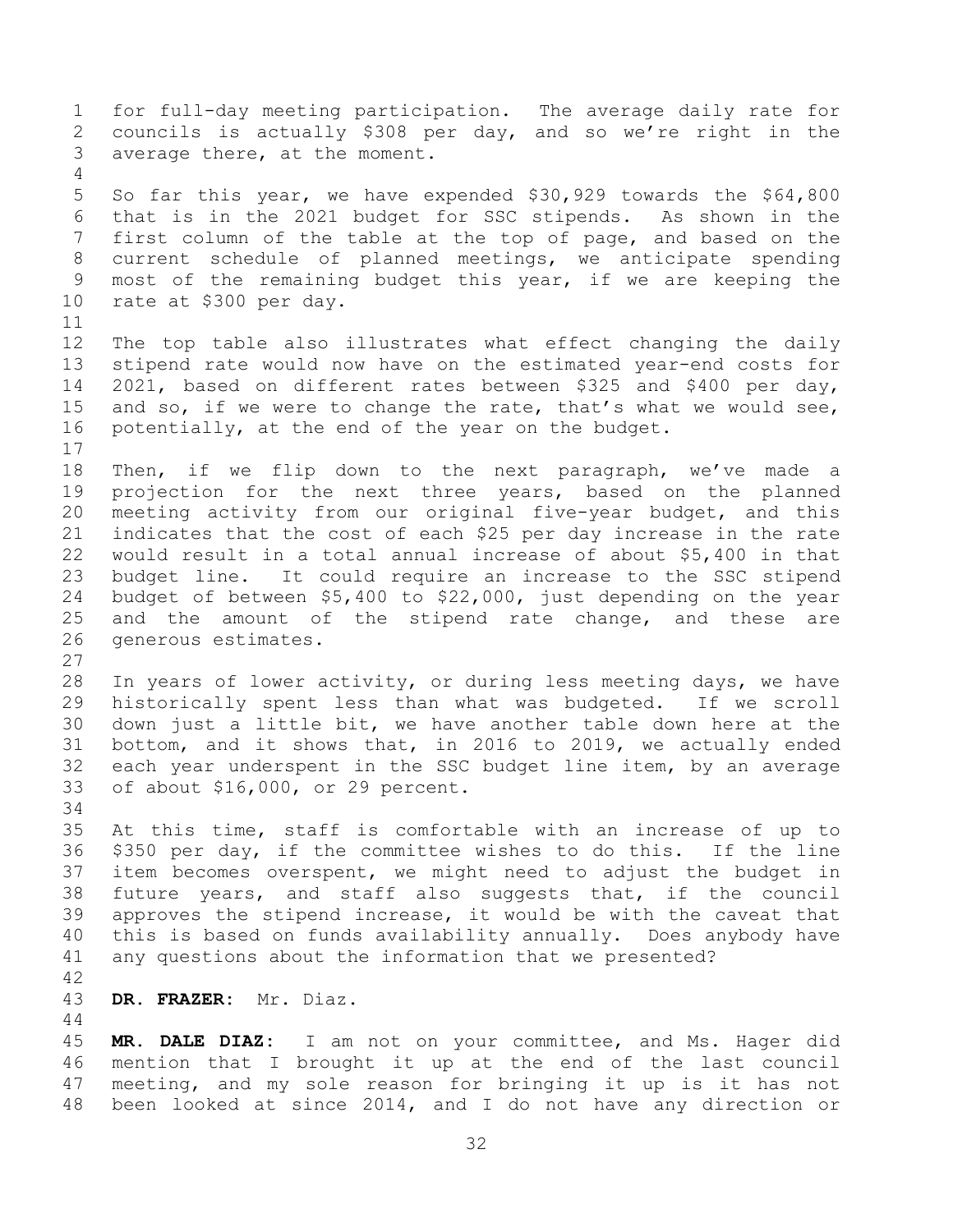<span id="page-32-0"></span> any predetermined suggestions or anything like that, but it's just been a long time since we've looked at it, and I thought it would be a good thing for the council to at least have a discussion on. Thank you. **DR. FRAZER:** Thank you, Mr. Diaz. General Spraggins. **GENERAL SPRAGGINS:** Thank you, Mr. Chairman. The only question, and I think you answered it, is that the funding is available if we decided to raise it to another level, but the funding is available, at this time, to be able to do it from 2022 to 2024, and is that what you're -- **MS. HAGER:** Yes, sir. It would, obviously, depend on what meetings we had planned in that year and what our final composition of the membership is, but, yes, we could make it work, and staff I think feels fairly comfortable that we could make it work at the \$350. We could do it at the \$400, and it might just take a different change to the budget, and that's all. Each year, as the council goes through and approves the budget annually, we would look at that, and we would say, from the activities that we planned, based on this rate, this is what we think that line item would be. **GENERAL SPRAGGINS:** The second part to that would be, if we decide to vote at \$325, or whatever the number is, do we have to modify the budget for the next year? **MS. HAGER:** Well, not at this time. When we actually go through and approve the budget next year, we will include that information in those budget projections, and that's all. **DR. FRAZER:** Thank you, Ms. Hager. Back to you, Mr. Dyskow. **CHAIRMAN DYSKOW:** Thank you. I think the next question is does the committee wish to recommend an increase or not, and, if they do, of course, what would the amount be? **DR. FRAZER:** General Spraggins. **GENERAL SPRAGGINS: I would like to make a motion, if it's appropriate at this time, to increase it to \$325 per day. DR. SHIPP:** I would second it. **CHAIRMAN DYSKOW:** We have a motion and a second. Is there any discussion?